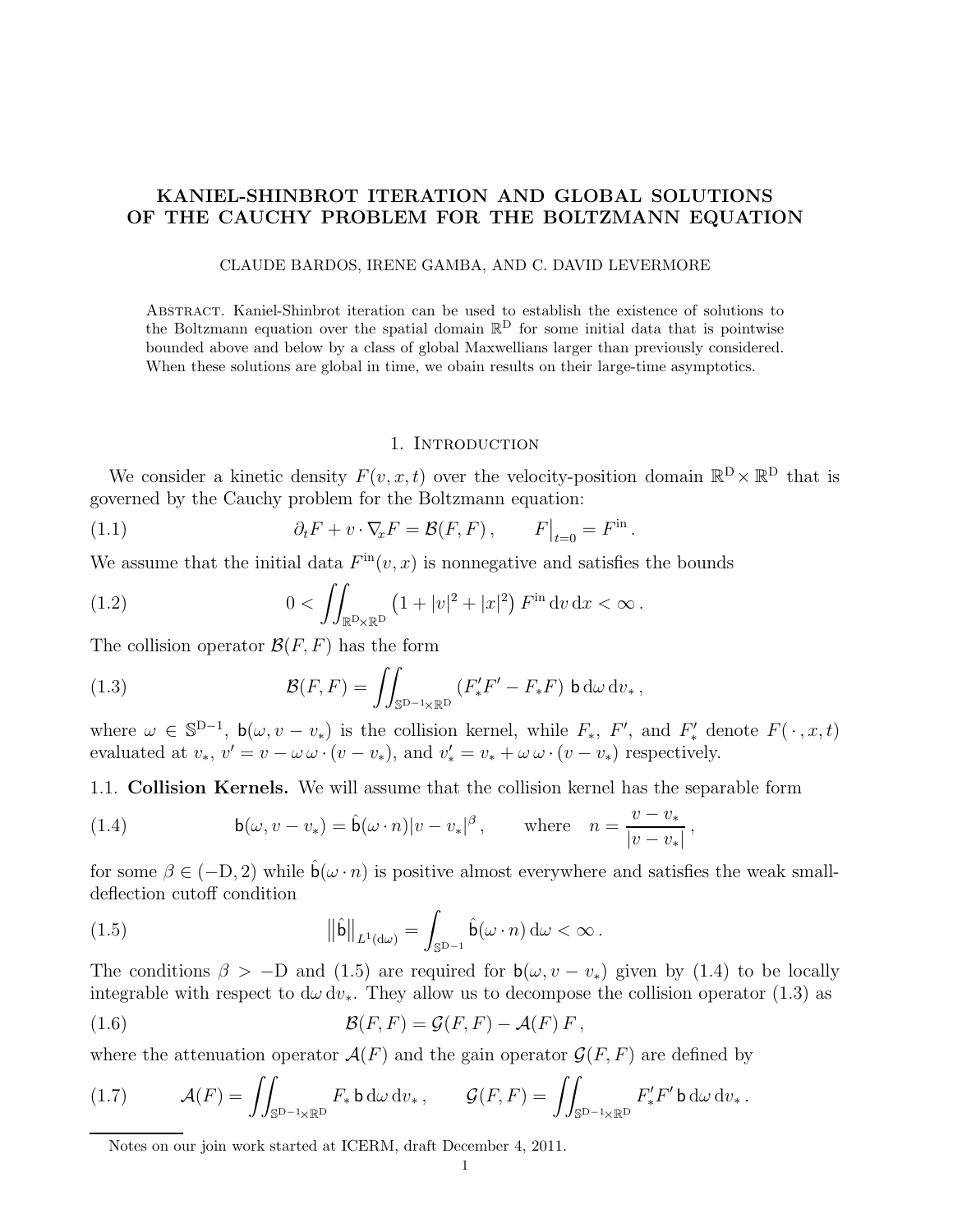The form (1.4) arises from the classical scattering cross section calculation for identical hard spheres of mass  $m$  and diameter  $d_o$ , which yields

(1.8) 
$$
\mathsf{b}(\omega, v - v_*) = \frac{d_o^{D-1}}{2m} |\omega \cdot (v - v_*)|.
$$

This corresponds to the case  $\beta = 1$  and  $\hat{b}(\omega \cdot n) = \frac{d_o^{D-1}}{2m} |\omega \cdot n|$  in (1.4).

The form (1.4) also arises from the classical scattering cross-section calculation for an inversepower interparticle potential after a small-deflection cutoff is imposed. For potentials proportional to  $r^{-k}$ , where r is the distance between the center of masses, one has

(1.9) 
$$
\beta = 1 - 2 \frac{D - 1}{k} \quad \text{for } k > 2 \frac{D - 1}{D + 1}.
$$

The cases  $\beta \in (-D, 0)$ ,  $\beta = 0$ ,  $\beta \in (0, 1]$ , and  $\beta \in (1, 2)$  are called respectively the "soft", "Maxwell", "hard", and "super-hard" cases. The super-hard cases do not arise from an inversepower interparticle potential.

1.2. Conservation Laws. Any solution  $F$  of the Boltzmann equation (1.1) formally satisfies the local conservation law

$$
\partial_t \int_{\mathbb{R}^D} \xi F dv + \nabla_x \cdot \int_{\mathbb{R}^D} v \xi F dv = 0,
$$

when  $\xi(v, x, t)$  is any quantity that satisfies

(1.10) 
$$
\xi(\cdot, x, t) \in \text{Span}\{1, v_1, v_2, \cdots, v_{\text{D}}, |v|^2\}, \qquad \partial_t \xi + v \cdot \nabla_x \xi = 0.
$$

It has been known essentially since Boltzmann [4], who worked out the case  $D = 3$ , that the only such quantities  $\xi$  are linear combinations of the  $4 + 2D + \frac{D(D-1)}{2}$  quantities

(1.11) 
$$
1, \quad v, \quad x - vt, \quad \frac{1}{2}|v|^2, \quad v \wedge x \quad v \cdot (x - vt), \quad \frac{1}{2}|x - vt|^2,
$$

where  $v \wedge x = v x^T - x v^T$  is the skew tensor product. By integrating the coresponding local conservation laws over space and time, we formally obtain the global conservation laws

(1.12) 
$$
\iint_{\mathbb{R}^{\mathcal{D}} \times \mathbb{R}^{\mathcal{D}}} \begin{pmatrix} 1 \\ v \\ \frac{1}{2}|v|^2 \\ v \wedge x \\ v \cdot (x - vt) \\ \frac{1}{2}|x - vt|^2 \end{pmatrix} F(v, x, t) dv dx = \iint_{\mathbb{R}^{\mathcal{D}} \times \mathbb{R}^{\mathcal{D}}} \begin{pmatrix} 1 \\ v \\ \frac{1}{2}|v|^2 \\ v \wedge x \\ v \cdot x \\ \frac{1}{2}|x|^2 \end{pmatrix} F^{\text{in}}(v, x) dv dx,
$$

where the right-hand sides above exist by the bounds  $(1.2)$ . These conserved quantities are associated respectively with the conservation laws of mass, momentum, initial center of mass, energy, angular momentum, scalar momentum moment, and scalar inertial moment. The last two are not general physical laws, but are shared by the solutions of other kinetic equations.

1.3. Global Maxwellians. One consequence of Boltzmann's celebrated H-theorem [4] is that if  $f(v)$  is any nonnegative integrable function that has appropriate behavior as  $|v| \to \infty$  then  $\mathcal{B}(f,f) = 0$  if and only if

(1.13) 
$$
f = \frac{\rho}{(2\pi\theta)^{\frac{D}{2}}} \exp\left(-\frac{|v - u|^2}{2\theta}\right) \quad \text{for some } (\rho, u, \theta) \in \mathbb{R}_+ \times \mathbb{R}^D \times \mathbb{R}_+.
$$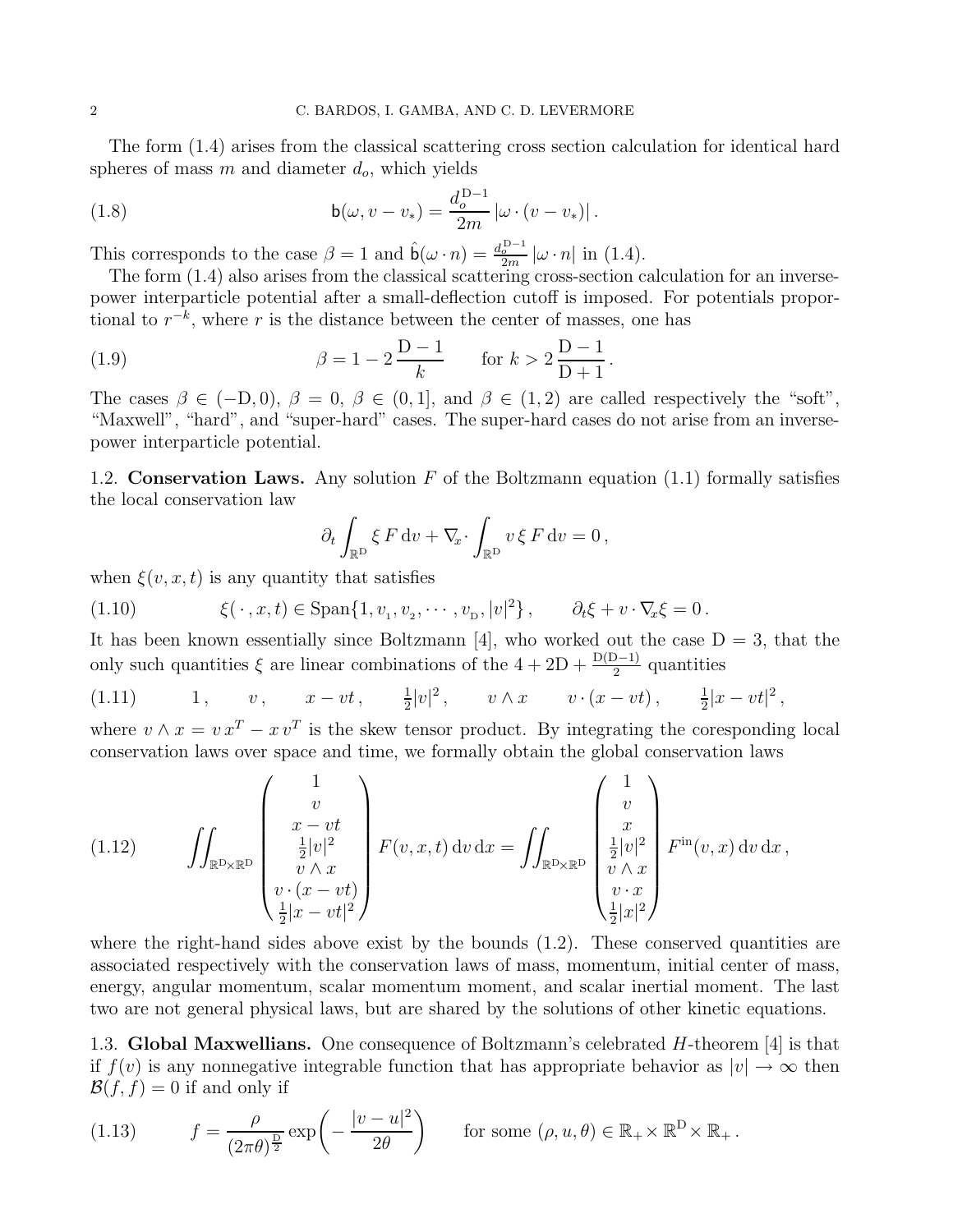Functions of the form (1.13) where  $\rho$ , u, and  $\theta$  functions of  $(x, t)$  are called *local Maxwellians*. Any local Maxwellian that also satisfies the kinetic equation  $(1.1)$  is called a *global Maxwellian*. The family of all global Maxwellians over the spatial domain  $\mathbb{R}^{\mathbb{D}}$  with positive mass, zero net momentum, and center of mass at the origin has the form

(1.14a) 
$$
\mathcal{M} = \frac{m}{(2\pi)^D} \sqrt{\det(Q)} \exp(-q(v, x, t)), \qquad Q = (ac - b^2)I + B^2,
$$

(1.14b) 
$$
q(v, x, t) = \frac{1}{2} \begin{pmatrix} v \\ x - vt \end{pmatrix}^T \begin{pmatrix} cI & bI + B \\ bI - B & aI \end{pmatrix} \begin{pmatrix} v \\ x - vt \end{pmatrix},
$$

with  $m > 0$  and  $(a, b, c, B) \in \Omega$  where  $\Omega$  is the open cone in  $\mathbb{R} \times \mathbb{R} \times \mathbb{R} \times \mathbb{R}^{D \wedge D}$  defined by

(1.15) 
$$
\Omega = \left\{ (a, b, c, B) \in \mathbb{R}_+ \times \mathbb{R} \times \mathbb{R}_+ \times \mathbb{R}^{D \wedge D} : (ac - b^2)I + B^2 > 0 \right\}.
$$

Here  $\mathbb{R}_+$  denotes the positive real numbers and  $\mathbb{R}^{D\wedge D}$  denotes the skew-symmetric  $D \times D$  real matrices. The form (1.14) can be derived from the fact that  $log(\mathcal{M})$  must satisfy

$$
\log(\mathcal{M}) \in \text{Span}\{1, v_1, v_2, \cdots, v_{\text{D}}, |v|^2\}, \qquad (\partial_t + v \cdot \nabla_x) \log(\mathcal{M}) = 0,
$$

whereby  $log(\mathcal{M})$  must be a linear combination of the quantities (1.11). The form (1.14) then comes from the requirements that  $\mathcal M$  have finite mass, zero net momentum, and center of mass at the origin. The larger family of global Maxwellians with positive mass is obtained from (1.14) by introducing translations in v and x; whereby it has a total of  $4 + 2D + \frac{D(D-1)}{2}$  parameters. **Remark.** The positive definiteness condition  $(1.15)$  can be thought of as a bound on b and B in terms of ac by expressing it as

(1.16) 
$$
b^2 + ||B||^2 < ac
$$

where  $||B||$  is the  $\ell^2$ -norm, which equals the spectral radius for the skew-symmetric matrix B.

We can bring  $M$  into the local Maxwellian form (1.13). By expanding (1.14b) we find that

$$
q(v, x, t) = \frac{1}{2} (at^2 - 2bt + c)|v|^2 - (axt - bx - Bx) \cdot v + \frac{1}{2}a|x|^2.
$$

Because  $a, c > 0$  and  $ac > b^2$  by the remark above, we know that  $at^2 - 2bt + c > 0$  for every t. We can therefore complete the square in  $v$  to obtain

$$
q(v, x, t) = \frac{1}{2\theta(t)} |v - u(x, t)|^2 + \frac{\theta(t)}{2} x^T Q x,
$$

where  $\theta(t)$  and  $u(x, t)$  are given by

(1.17) 
$$
\theta(t) = \frac{1}{at^2 - 2bt + c}, \qquad u(x, t) = \theta(t) (axt - bx - Bx).
$$

We thereby see that  $M$  has the local Maxwellian form

(1.18) 
$$
\mathcal{M} = \frac{\rho(x,t)}{\left(2\pi\theta(t)\right)^{\frac{D}{2}}}\exp\left(-\frac{|v-u(x,t)|^2}{2\theta(t)}\right),
$$

where the temperature  $\theta(t)$  and bulk velocity  $u(x, t)$  are given by (1.17), while the mass density  $\rho(x, t)$  is given by

(1.19) 
$$
\rho(x,t) = m \left(\frac{\theta(t)}{2\pi}\right)^{\frac{D}{2}} \sqrt{\det(Q)} \exp\left(-\frac{\theta(t)}{2} x^T Q x\right).
$$

Because  $Q > 0$  by (1.15), we see that  $\rho(x, t)$  is integrable over  $\mathbb{R}^D$ .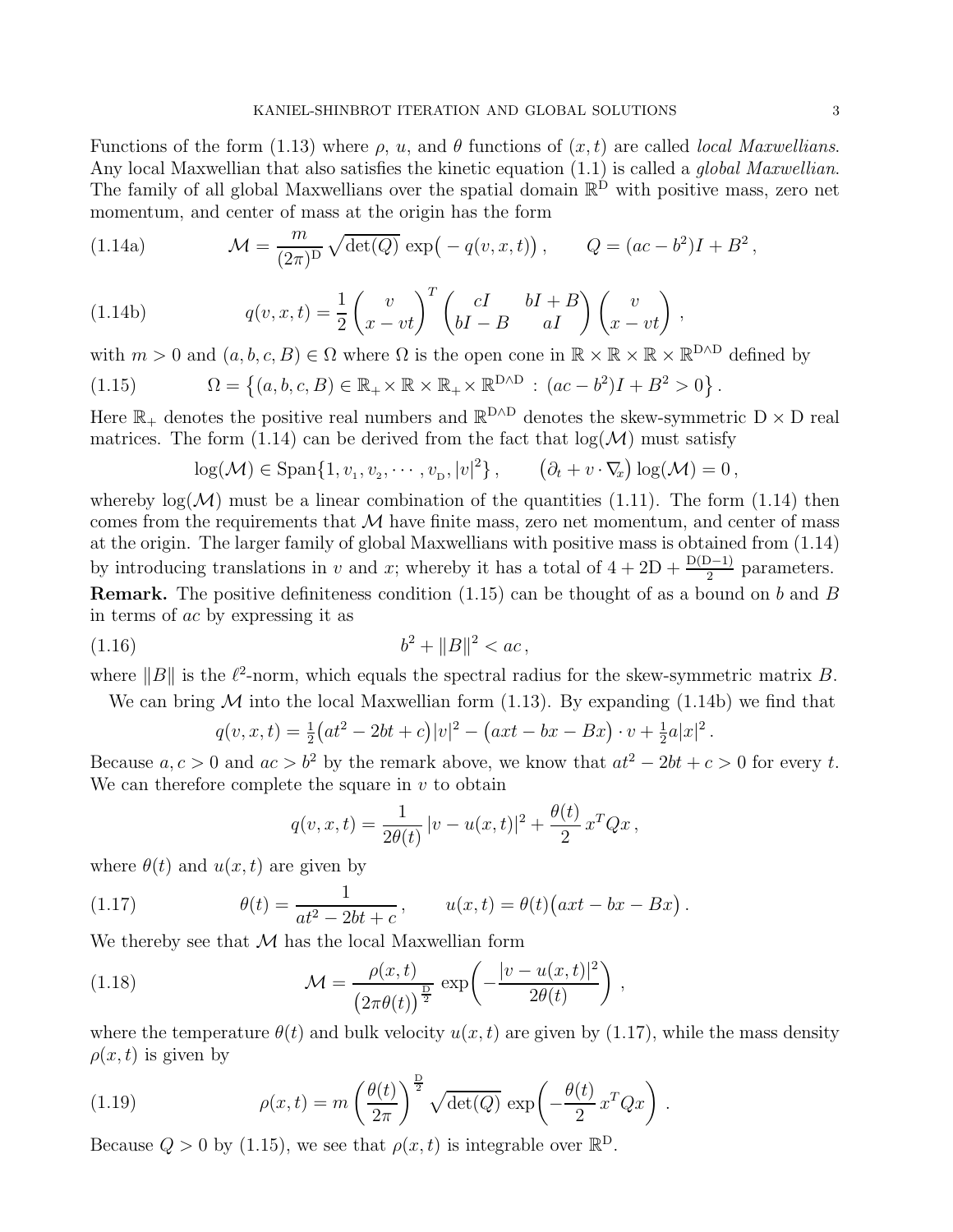### 2. Properties of Global Maxwellians

2.1. Moments of Global Maxwellians. We can evaluate the zeroth, first, second, and any other moment of the global Maxwellian family  $\mathcal M$  because they are Gaussian densities over the velocity-position space  $\mathbb{R}^D \times \mathbb{R}^D$ . We will use some basic facts about matrices in the form

(2.1) 
$$
\mathbf{A} = \begin{pmatrix} cI & bI + B \\ bI - B & aI \end{pmatrix}, \text{ where } (a, b, c, B) \in \mathbb{R} \times \mathbb{R} \times \mathbb{R} \times \mathbb{R}^{D \wedge D}.
$$

Specifically, if  $c \neq 0$  then the matrices **A** and  $Q = (ac - b^2)I + B^2$  are related by the facts

- (i)  $\det(\mathbf{A}) = \det(Q)$ ,
- (ii) **A** is invertible  $\iff$  *Q* is invertible,

(2.2) in which case 
$$
\mathbf{A}^{-1} = \begin{pmatrix} Q^{-1} & 0 \\ 0 & Q^{-1} \end{pmatrix} \begin{pmatrix} aI & -bI - B \\ -bI + B & cI \end{pmatrix}
$$
,  
(iii)  $\mathbf{A} \ge 0 \iff Q \ge 0$  and  $c > 0$ ,

(iv) 
$$
\mathbf{A} > 0 \iff Q > 0 \text{ and } c > 0 \iff (a, b, c, B) \in \Omega
$$
.

These facts can all be seen from the block LDU factorization

$$
\mathbf{A} = \begin{pmatrix} I & 0 \\ \frac{1}{c}(bI - B) & I \end{pmatrix} \begin{pmatrix} cI & 0 \\ 0 & \frac{1}{c}Q \end{pmatrix} \begin{pmatrix} I & \frac{1}{c}(bI + B) \\ 0 & I \end{pmatrix}.
$$

This factorization holds for any **A** of the form (2.1) with  $c \neq 0$  and  $B \in \mathbb{R}^{D \times D}$ . Fact (ii) follows from fact (i). The formula for  $A^{-1}$  can be checked by direct computation. Facts (iii) and (iv) require that  $B \in \mathbb{R}^{D \wedge D}$ , which insures that **A** and Q are symmetric. Fact (iv) shows that  $\Omega$  is a cone. Because it is defined by strict inequalites,  $\Omega \subset \mathbb{R}_+ \times \mathbb{R} \times \mathbb{R}_+ \times \mathbb{R}^{D \wedge D}$  is open.

By evaluating the Gaussian integral and using facts (i) and (iv) of (2.2) we see that

$$
\iint_{\mathbb{R}^{\mathcal{D}} \times \mathbb{R}^{\mathcal{D}}} \mathcal{M} \, dv \, dx = \int_{\mathbb{R}^{\mathcal{D}}} \rho(x, t) \, dx = m \, .
$$

Hence, m is the total mass of M. Because M is an even function of  $(v \ x - vt)^T$ , we see that

$$
\iint_{\mathbb{R}^{\mathbb{D}} \times \mathbb{R}^{\mathbb{D}}} \left( \begin{array}{c} v \\ x - vt \end{array} \right) \mathcal{M} dv dx = \begin{pmatrix} 0 \\ 0 \end{pmatrix}.
$$

This reflects the facts that  $\mathcal M$  has no net momentum and that its center of mass is at the origin. In fact, every odd-order moment will vanish because  $M$  has even symmetry.

The second moments of  $M$  may be computed by evaluating the Gaussian integrals and by using the formula for  $A^{-1}$  given in fact (ii) of (2.2) as

(2.3)  
\n
$$
\iint_{\mathbb{R}^{\mathcal{D}} \times \mathbb{R}^{\mathcal{D}}} \left( \begin{array}{cc} v v^T & v (x - vt)^T \\ (x - vt) v^T & (x - vt) (x - vt)^T \end{array} \right) \mathcal{M} dv dx
$$
\n
$$
= \iint_{\mathbb{R}^{\mathcal{D}} \times \mathbb{R}^{\mathcal{D}}} \left( \begin{array}{cc} v \\ x - vt \end{array} \right) \left( \begin{array}{cc} v \\ x - vt \end{array} \right)^T \mathcal{M} dv dx
$$
\n
$$
= m \mathbf{A}^{-1} = m \left( \begin{array}{cc} aQ^{-1} & -bQ^{-1} - Q^{-1}B \\ -bQ^{-1} + Q^{-1}B & cQ^{-1} \end{array} \right).
$$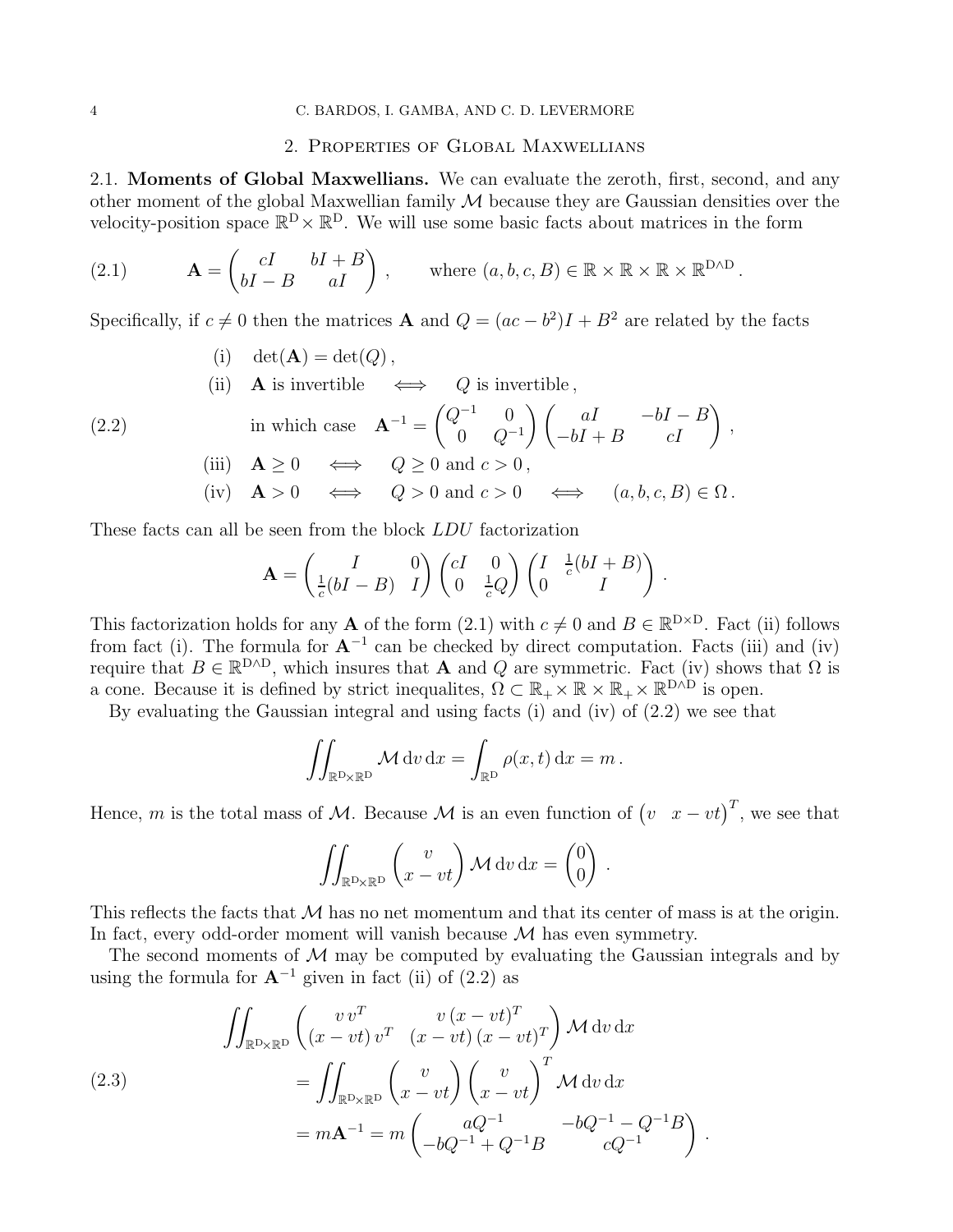In particular, the values of the quadratic conserved quantities from  $(1.12)$  are given by

(2.4)  

$$
\iint_{\mathbb{R}^{\mathcal{D}} \times \mathbb{R}^{\mathcal{D}}} |v|^2 \mathcal{M} dv dx = m \operatorname{tr}(Q^{-1}) a,
$$

$$
\iint_{\mathbb{R}^{\mathcal{D}} \times \mathbb{R}^{\mathcal{D}}} v \cdot (x - vt) \mathcal{M} dv dx = -m \operatorname{tr}(Q^{-1}) b,
$$

$$
\iint_{\mathbb{R}^{\mathcal{D}} \times \mathbb{R}^{\mathcal{D}}} |x - vt|^2 \mathcal{M} dv dx = m \operatorname{tr}(Q^{-1}) c,
$$

$$
\iint_{\mathbb{R}^{\mathcal{D}} \times \mathbb{R}^{\mathcal{D}}} v \wedge x \mathcal{M} dv dx = -2mQ^{-1} B.
$$

Every even-order moment of  $\mathcal M$  may also be computed, but we will not do so here.

2.2. Conserved Quantities and Global Maxwellians. Every Cauchy problem (1.1) with initial data  $F^{\text{in}}(v, x)$  that satisfies the bounds (1.2) can be associated with a unique global Maxwellian determined by the values of the conserved quantities computed from  $F<sup>in</sup>$ . By choosing an appropriate rescaling and Galilean frame, we may assume without loss of generality that

(2.5) 
$$
\iint_{\mathbb{R}^D \times \mathbb{R}^D} F^{\text{in}} \, dv \, dx = 1, \qquad \iint_{\mathbb{R}^D \times \mathbb{R}^D} v F^{\text{in}} \, dv \, dx = \iint_{\mathbb{R}^D \times \mathbb{R}^D} x F^{\text{in}} \, dv \, dx = 0.
$$

The following theorem was proved in [8].

**Theorem 2.1.** Let  $F^{\text{in}}(v, x)$  be a nonnegative function that satisfies the bounds (1.2) and the normalizations (2.5). Let  $a_*, b_*, c_*,$  and  $B_*$  be given by

(2.6) 
$$
\iint_{\mathbb{R}^{\mathcal{D}} \times \mathbb{R}^{\mathcal{D}}} |v|^2 F^{\text{in}} \, dv \, dx = a_*, \qquad \iint_{\mathbb{R}^{\mathcal{D}} \times \mathbb{R}^{\mathcal{D}}} v \cdot x F^{\text{in}} \, dv \, dx = b_*,
$$

$$
\iint_{\mathbb{R}^{\mathcal{D}} \times \mathbb{R}^{\mathcal{D}}} |x|^2 F^{\text{in}} \, dv \, dx = c_*, \qquad \iint_{\mathbb{R}^{\mathcal{D}} \times \mathbb{R}^{\mathcal{D}}} v \wedge x F^{\text{in}} \, dv \, dx = B_*.
$$

Then  $(a_*, b_*, c_*, B_*) \in \Omega_*$ , where  $\Omega_*$  is the open cone in  $\mathbb{R} \times \mathbb{R} \times \mathbb{R} \times \mathbb{R}^{D \wedge D}$  defined by

$$
(2.7) \qquad \Omega_* = \left\{ (a_*, b_*, c_*, B_*) \in \mathbb{R}_+ \times \mathbb{R} \times \mathbb{R}_+ \times \mathbb{R}^{D \wedge D} : \frac{1}{2} \text{tr}(|B_*|) < \sqrt{a_* c_* - b_*^2} \right\},
$$

with  $|B_*| = \sqrt{B_*^T B_*} = \sqrt{-B_*^2}$ .

Conversely, if  $(a_*, b_*, c_*, B_*) \in \Omega_*$  then there exists a unique (up to a time shift) global Maxwellian M given by  $(1.14)$  with  $m = 1$  and  $(a, b, c, B) \in \Omega$  such that the quadratic converved quantities associated with M through (2.4) have values  $(a_*,b_*,c_*,B_*)-i.e.$  such that

(2.8) 
$$
a_* = \text{tr}(Q^{-1})a, \quad b_* = -\text{tr}(Q^{-1})b, \quad c_* = \text{tr}(Q^{-1})c, \quad B_* = -2Q^{-1}B,
$$

where 
$$
Q = (ac - b^2)I + B^2
$$
 and the set  $\Omega$  was defined by (1.15).

**Remark.** The first part of this theorem states that  $\Omega_*$  contains the set of values that can be realized by the conserved quantities given by (2.6). The second part asserts that every point in  $\Omega_*$  can be so realized. Therefore  $\Omega_*$  characterizes all such values.

**Remark.** Because  $B_*$  is skew-symmetric, its nonzero eigenvalues will come in conjugate pairs. When  $B_*$  has at most two nonzero eigenvalues then  $||B_*|| = \frac{1}{2} \text{tr}(|B_*|)$ , where  $||B_*||$  is the  $\ell^2$ matrix norm, which equals the spectral radius of  $B_*$ . If D = 2 or D = 3 then  $B_*$  can have at most two nonzero eigenvalues and we see by (1.16) that  $\Omega_* = \Omega$ . If D > 3 then  $\Omega_*$  will be a proper subset of  $\Omega$  because  $||B_*|| < \frac{1}{2}\text{tr}(|B_*|)$  when  $B_*$  has more than two nonzero eigenvalues.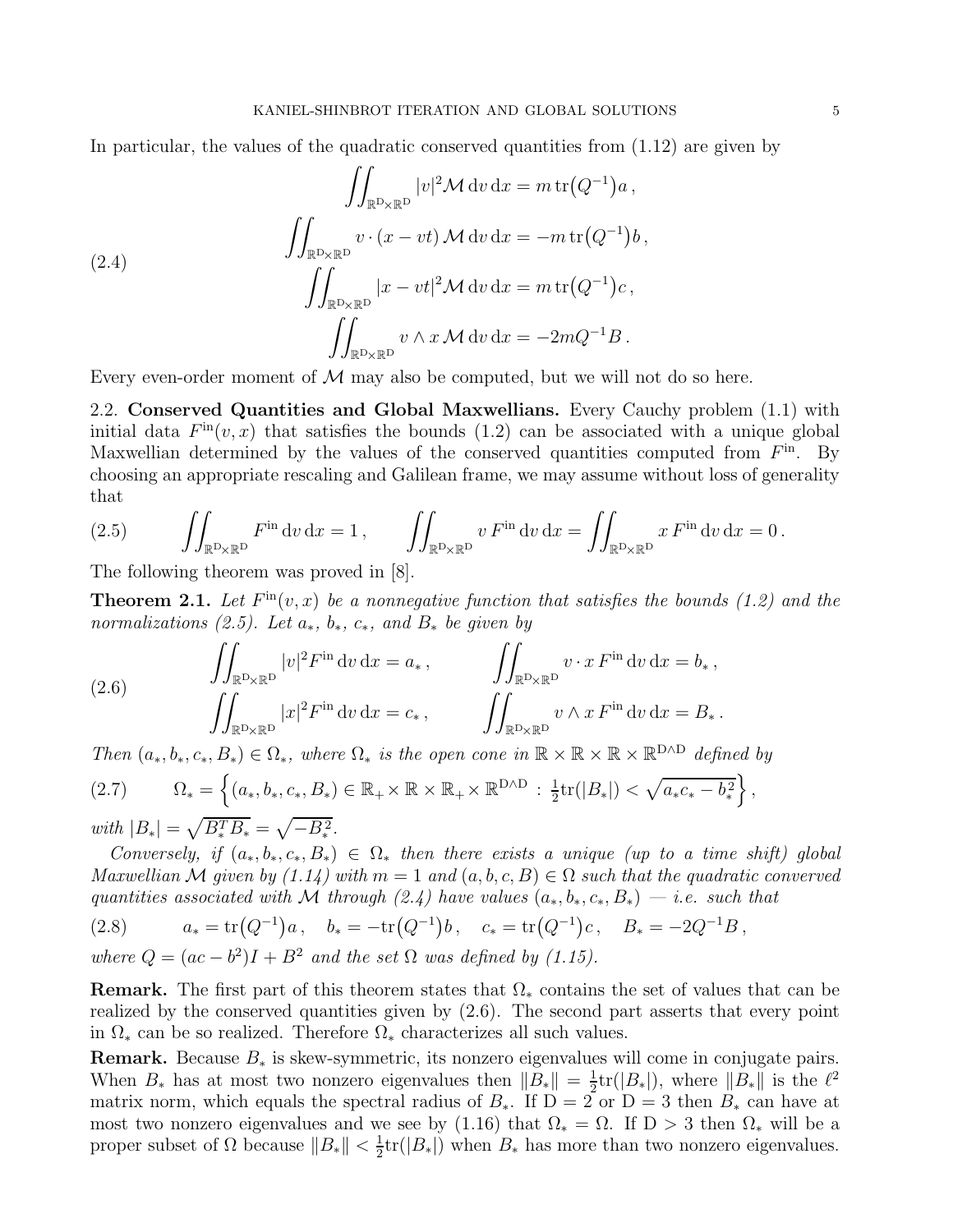2.3. Ordering Global Maxwellians. The following lemma characterizes when one global Maxwellian with finite mass bounds another that has the same net momentum and center of mass. By choosing an appropriate Galilean frame, we can assume without loss of generality that the net momentum is zero and the center of mass is the origin. In that case the global Maxwellians will have the form (1.14).

**Lemma 2.1.** Let  $\mathcal{M}_1$  and  $\mathcal{M}_2$  be global Maxwellians of the form (1.14) with parameters given by  $(m_1, a_1, b_1, c_1, B_1) \in \mathbb{R}_+ \times \Omega$  and  $(m_2, a_2, b_2, c_2, B_2) \in \mathbb{R}_+ \times \Omega$  respectively. Then  $\mathcal{M}_1 \leq \mathcal{M}_2$ for every  $(v, x, t)$  if and only if

(2.9) 
$$
\left(\begin{matrix}c_2I & b_2I + B_2 \ b_2I - B_2 & a_2I\end{matrix}\right) \le \left(\begin{matrix}c_1I & b_1I + B_1 \ b_1I - B_1 & a_1I\end{matrix}\right).
$$

(2.10) 
$$
m_1 \sqrt{\det((a_1c_1-b_1^2)I+B_1^2)} \leq m_2 \sqrt{\det((a_2c_2-b_2^2)I+B_2^2)},
$$

Similarly,  $\mathcal{M}_1 < \mathcal{M}_2$  for every  $(v, x, t)$  if and only if (2.9) holds and

(2.11) 
$$
m_1 \sqrt{\det((a_1c_1-b_1^2)I+B_1^2)} < m_2 \sqrt{\det((a_2c_2-b_2^2)I+B_2^2)},
$$

Proof. It follows from (1.14) that

$$
\log\left(\frac{\mathcal{M}_2}{\mathcal{M}_1}\right) = \log\left(\frac{m_2\sqrt{\det((a_2c_2 - b_2^2)I + B_2^2)}}{m_1\sqrt{\det((a_1c_1 - b_1^2)I + B_1^2)}}\right) + \frac{1}{2}\left(\frac{v}{x - vt}\right)^T \left(\frac{(c_1 - c_2)I}{(b_1 - b_2)I - (B_1 - B_2)}\frac{(b_1 - b_2)I + (B_1 - B_2)}{(a_1 - a_2)I}\right)\left(\frac{v}{x - vt}\right).
$$

The assertions of the lemma can be read off from this.  $\Box$ 

**Remark.** The matrix inequality (2.9) is equivalent to  $a_2 \le a_1, c_2 \le c_1$ , and

(2.12) 
$$
((a_1 - a_2)(c_1 - c_2) - (b_1 - b_2)^2) I + (B_1 - B_2)^2 \ge 0.
$$

This positive definiteness condition can be thought of as a bound on  $b_1 - b_2$  and  $B_1 - B_2$  in terms of  $(a_1 - a_2)(c_1 - c_2)$  by expressing it as

$$
(b_1-b_2)^2 + ||B_1-B_2||^2 < (a_1-a_2)(c_1-c_2),
$$

where  $||B_1 - B_2||$  is the matrix  $\ell^2$ -norm, which equals the spectral radius for  $B_1 - B_2$ . Remark. The matrix inequality (2.9) implies that

$$
\sqrt{\det((a_2c_2-b_2^2)I+B_2^2)} \leq \sqrt{\det((a_1c_1-b_1^2)I+B_1^2)},
$$

with equality if and only if

$$
\begin{pmatrix} c_2I & b_2I + B_2 \ b_2I - B_2 & a_2I \end{pmatrix} = \begin{pmatrix} c_1I & b_1I + B_1 \ b_1I - B_1 & a_1I \end{pmatrix}.
$$

Therefore if  $\mathcal{M}_1 \leq \mathcal{M}_2$  then  $m_1 < m_2$  unless  $\mathcal{M}_1 = \mathcal{M}_2$ .

**Remark.** In this section we assumed that  $\mathcal{M}_1$  and  $\mathcal{M}_2$  have the same net momentum and the same center of mass. It is clear that if  $\mathcal{M}_1 \leq \mathcal{M}_2$  then  $\mathcal{M}_1$  and  $\mathcal{M}_2$  must have the same net momentum, but they need not have the same same center of mass. Allowing for different centers of mass does not change condition (2.9), but does modify condition (2.10).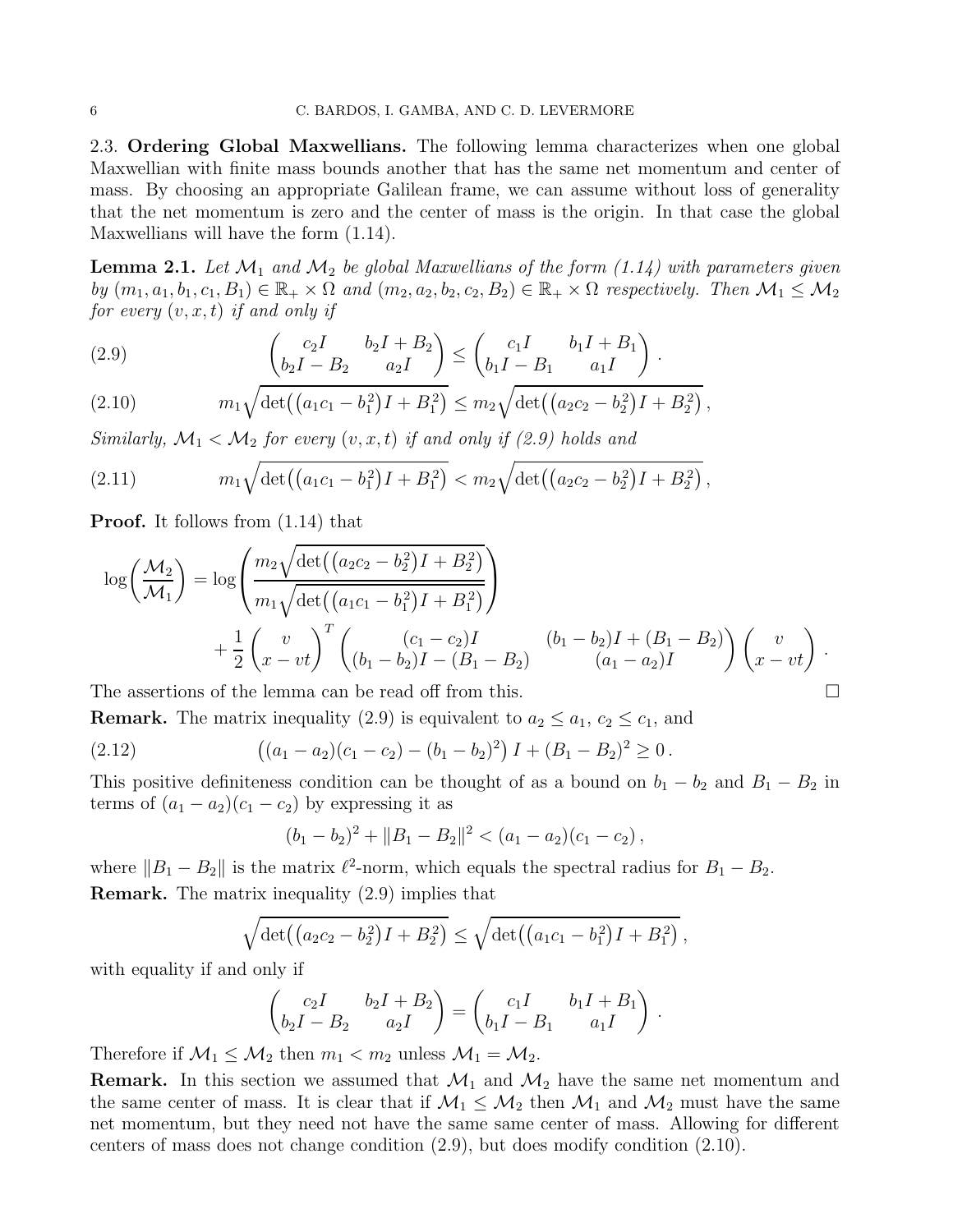2.4. Bounds by Global Maxwellians. Let  $\mathcal{M}_1$  and  $\mathcal{M}_2$  be global Maxwellians of the form (1.14) with parameters given by  $(m_1, a_1, b_1, c_1, B_1) \in \mathbb{R}_+ \times \Omega$  and  $(m_2, a_2, b_2, c_2, B_2) \in \mathbb{R}_+ \times \Omega$ respectively such that  $\mathcal{M}_1 \leq \mathcal{M}_2$  for every  $(v, x, t)$ . Let  $\mathcal{M}_1(t)$  and  $\mathcal{M}_2(t)$  denote their values at time t. Let  $F^{\text{in}}(v, x)$  satisfy the pointwise bounds

(2.13) 
$$
\mathcal{M}_1(s) < F^{\text{in}} < \mathcal{M}_2(s) \quad \text{over } \mathbb{R}^{\mathcal{D}} \times \mathbb{R}^{\mathcal{D}} \text{ for some } s \in \mathbb{R}.
$$

and the normalizations

(2.14) 
$$
\iint_{\mathbb{R}^D \times \mathbb{R}^D} F^{\text{in}} \, dv \, dx = 1, \qquad \iint_{\mathbb{R}^D \times \mathbb{R}^D} v F^{\text{in}} \, dv \, dx = \iint_{\mathbb{R}^D \times \mathbb{R}^D} x F^{\text{in}} \, dv \, dx = 0.
$$

We would like to show that under certain conditions there exists a unique solution  $F(v, x, t)$  of the kinetic equation posed over the spatial domain  $\mathbb{R}^D$  with initial data  $F^{\text{in}}(v, x)$ .

In addition, we hope to show that there exists a global Maxwellian  $\mathcal M$  of the form (1.14) with  $m = 1$  and  $(a, b, c, B) \in \Omega$  such that

$$
F(v, x, t) \sim \mathcal{M}(v, x, t)
$$
 as  $t \to \infty$  in some topology.

If we let  $(a_*, b_*, c_*, B_*) \in \Omega_*$  be given by

(2.15) 
$$
\iint_{\mathbb{R}^{\mathcal{D}} \times \mathbb{R}^{\mathcal{D}}} |v|^2 F^{\text{in}} \, dv \, dx = a_*, \qquad \iint_{\mathbb{R}^{\mathcal{D}} \times \mathbb{R}^{\mathcal{D}}} v \cdot x F^{\text{in}} \, dv \, dx = b_*,
$$

$$
\iint_{\mathbb{R}^{\mathcal{D}} \times \mathbb{R}^{\mathcal{D}}} |x|^2 F^{\text{in}} \, dv \, dx = c_*, \qquad \iint_{\mathbb{R}^{\mathcal{D}} \times \mathbb{R}^{\mathcal{D}}} v \wedge x F^{\text{in}} \, dv \, dx = B_*,
$$

then by Theorem 2.1 there exists  $(a, b, c, B) \in \Omega$  such that

(2.16) 
$$
a_* = \text{tr}(Q^{-1})a
$$
,  $b_* = -\text{tr}(Q^{-1})b$ ,  $c_* = \text{tr}(Q^{-1})c$ ,  $B_* = -2Q^{-1}B$ ,  
where  $Q = (ac - b^2)I + B^2$ 

where  $Q = (ac - b^2)I + B^2$ .

The global Maxwellian bounds (2.13) implies that  $(a_*, b_*, c_*, B_*)$  can be bounded by the corresponding quantities associated with  $m_1^{\text{in}}\mathcal{M}_1^{\text{in}}$  and  $m_2^{\text{in}}\mathcal{M}_2^{\text{in}}$ , which are

(2.17)  
\n
$$
a_{1*} = m_1 \operatorname{tr}(Q_1^{-1}) a_1, \qquad a_{2*} = m_2 \operatorname{tr}(Q_2^{-1}) a_2,
$$
\n
$$
b_{1*} = -m_1 \operatorname{tr}(Q_1^{-1}) b_1, \qquad b_{2*} = -m_2 \operatorname{tr}(Q_2^{-1}) b_2,
$$
\n
$$
c_{1*} = m_1 \operatorname{tr}(Q_1^{-1}) c_1, \qquad c_{2*} = m_2 \operatorname{tr}(Q_2^{-1}) c_2,
$$
\n
$$
B_{1*} = -2m_1 Q_1^{-1} B_1, \qquad B_{2*} = -2m_2 Q_2^{-1} B_2,
$$

where  $Q_1 = (a_1c_1 - b_1^2)I + B_1^2$  and  $Q_2 = (a_2c_2 - b_2^2)I + B_2^2$ . Theorem 2.1 implies that

$$
(a_{*} - a_{1*}, b_{*} - b_{1*}, c_{*} - c_{1*}, B_{*} - B_{1*}) \in \Omega_{*},
$$
  
\n
$$
(a_{2*} - a_{*}, b_{2*} - b_{*}, c_{2*} - c_{*}, B_{2*} - B_{*}) \in \Omega_{*},
$$
  
\n
$$
(a_{2*} - a_{1*}, b_{2*} - b_{1*}, c_{2*} - c_{1*}, B_{2*} - B_{1*}) \in \Omega_{*},
$$

which yields the bounds

$$
a_{1*} < a_{*} < a_{2*}, \qquad c_{1*} < c_{*} < c_{2*},
$$
\n
$$
\frac{1}{2} \operatorname{tr}(|B_{*} - B_{1*}|) < \sqrt{(a_{*} - a_{1*})(c_{*} - c_{1*}) - (b_{*} - b_{1*})^{2}},
$$
\n
$$
\frac{1}{2} \operatorname{tr}(|B_{2*} - B_{*}|) < \sqrt{(a_{2*} - a_{*})(c_{2*} - c_{*}) - (b_{2*} - b_{*})^{2}},
$$
\n
$$
\frac{1}{2} \operatorname{tr}(|B_{2*} - B_{1*}|) < \sqrt{(a_{2*} - a_{1*})(c_{2*} - c_{1*}) - (b_{2*} - b_{1*})^{2}}.
$$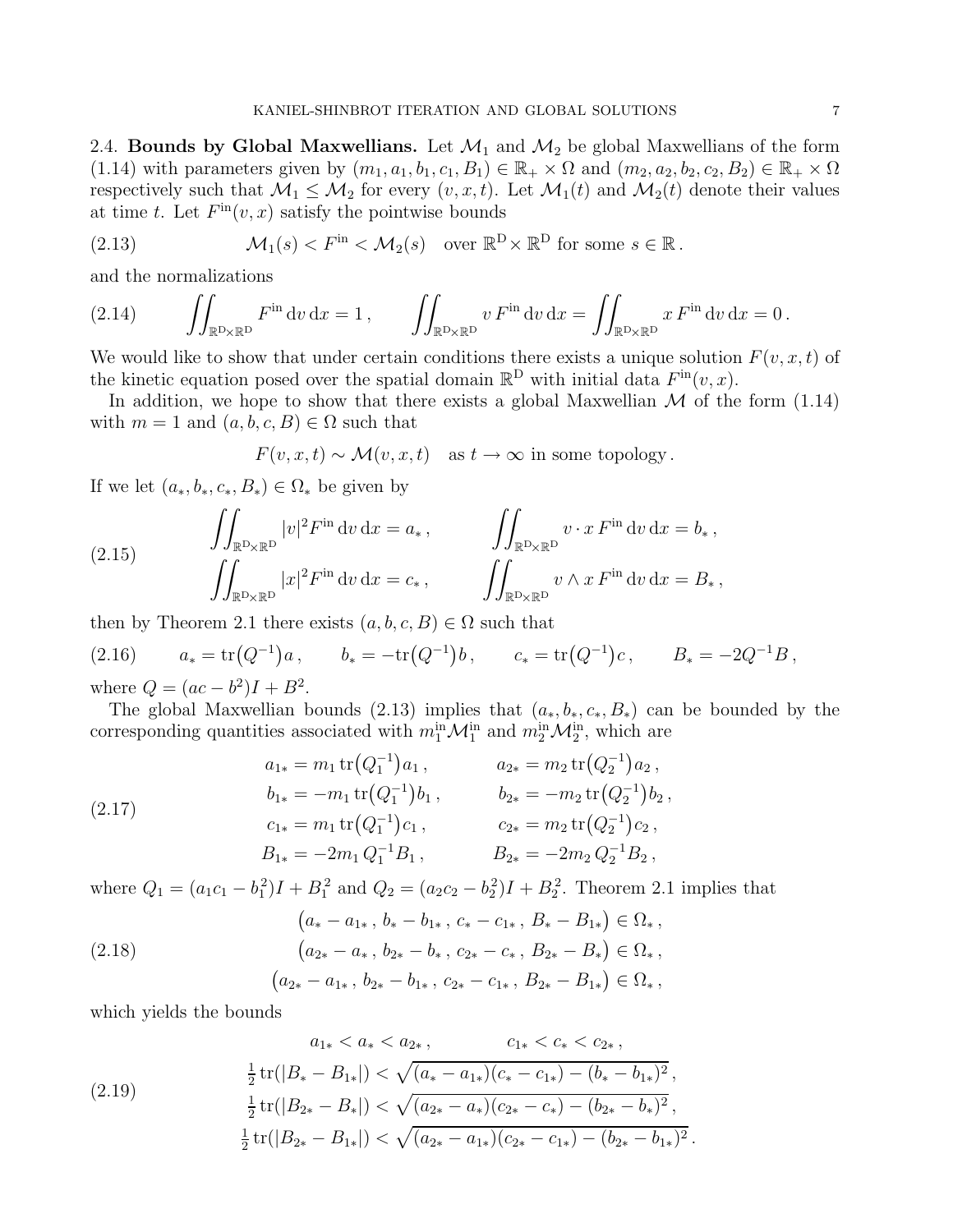#### 8 C. BARDOS, I. GAMBA, AND C. D. LEVERMORE

## 3. Kaniel-Shinbrot Iteration

3.1. Kaniel-Shinbrot Theorem. Kaniel-Shinbrot iteration can be used to prove the existence of solutions F to the Boltzmann initial-value problem posed over the spatial domain  $\mathbb{R}^D$  with initial data  $F^{\text{in}}(v, x)$  that satisfies certain pointwise bounds. More specifically, it is used to construct two sequences of approximate solutions,  $\{F_j^L\}_{j\in\mathbb{N}}$  and  $\{F_j^U\}_{j\in\mathbb{N}}$ , the first of which converges monotonically to  $F$  from below, while the second converges monotonically to  $F$  from above. In other words, for some  $T \in (0,\infty]$  these opposing monotone sequences should satisfy the order relationships

(3.1) 
$$
F_j^L \le F_{j+1}^L \le F_{j+1}^U \le F_j^U \quad \text{over } \mathbb{R}^D \times \mathbb{R}^D \times [0, T) \text{ for every } j \in \mathbb{N}.
$$

The expectation is that these sequences will converge to  $F(v, x, t)$  over  $\mathbb{R}^D \times \mathbb{R}^D \times [0, T)$ . When this construction can be carried out for  $T = \infty$  then the solution F will be global in time.

Kaniel-Shinbrot iteration constructs sequences as follows. Given  $F_{j-1}^L$  and  $F_{j-1}^U$  for any  $j \in \mathbb{Z}_+$ we define the Kaniel-Shinbrot iterates  $F_j^L$  and  $F_j^U$  to be the solution of the linear system

(3.2a) 
$$
\partial_t F_j^U + v \cdot \nabla_x F_j^U + \mathcal{A}(F_{j-1}^L) F_j^U = \mathcal{G}(F_{j-1}^U, F_{j-1}^U) , \n\partial_t F_j^L + v \cdot \nabla_x F_j^L + \mathcal{A}(F_{j-1}^U) F_j^L = \mathcal{G}(F_{j-1}^L, F_{j-1}^L) ,
$$

(3.2b) 
$$
F_j^U|_{t=0} = F_j^L|_{t=0} = F^{\text{in}}.
$$

The existence of  $F_j^L$  and  $F_j^U$  can be inferred from the mild formulation of system (3.2).

The form of the Kaniel-Shinbrot iteration (3.2) is motivated by the fact that A and G have the monotonicity properties

(3.3) 
$$
F \leq G \implies \mathcal{A}(F) \leq \mathcal{A}(G) \text{ and } \mathcal{G}(F, F) \leq \mathcal{G}(G, G).
$$

The following lemma shows that this form insures that Kaniel-Shinbrot iterates preserve the order relationships that appear in (3.1).

**Lemma 3.1. (Order Preservation Lemma)** If for some  $T \in (0,\infty]$  the Kaniel-Shinbrot  $iterates$   $F_{j-1}^L$ ,  $F_{j-1}^U$ ,  $F_j^L$ , and  $F_j^U$  satisfy

(3.4) 
$$
F_{j-1}^L \leq F_j^L \leq F_j^U \leq F_{j-1}^U \quad \text{over } \mathbb{R}^D \times \mathbb{R}^D \times [0, T),
$$

then the Kaniel-Shinbrot iterates  $F_{j+1}^L$  and  $F_{j+1}^U$  satisfy

(3.5) 
$$
F_j^L \leq F_{j+1}^L \leq F_{j+1}^U \leq F_j^U \quad \text{over } \mathbb{R}^D \times \mathbb{R}^D \times [0, T).
$$

Proof. By (3.2a) of the Kaniel-Shinbrot construction we see that

$$
(\partial_t + v \cdot \nabla_x + \mathcal{A}(F_j^U)) (F_{j+1}^L - F_j^L) = \mathcal{G}(F_j^L, F_j^L) - \mathcal{G}(F_{j+1}^L, F_{j+1}^L) + \mathcal{A}(F_{j-1}^U - F_j^U) F_j^L, (\partial_t + v \cdot \nabla_x + \mathcal{A}(F_j^L)) (F_j^U - F_{j+1}^U) = \mathcal{G}(F_{j-1}^U, F_{j-1}^U) - \mathcal{G}(F_j^U, F_j^U) + \mathcal{A}(F_j^L - F_{j-1}^L) F_j^U.
$$

By the monotonicity (3.3) of  $A$  and  $C$  and hypothesis (3.4) the right-hand sides above are nonnegative over  $\mathbb{R}^{\mathfrak{D}} \times \mathbb{R}^{\mathfrak{D}} \times [0,T)$ , while  $(3.2b)$  of the Kaniel-Shinbrot construction implies that

$$
\left(F_{j+1}^L - F_j^L\right)\big|_{t=0} = \left(F_j^U - F_{j+1}^U\right)\big|_{t=0} = 0\,,\qquad\text{over }\mathbb{R}^D\times\mathbb{R}^D\,.
$$

The maximum principle then implies that

(3.6) 
$$
(F_{j+1}^L - F_j^L) \ge 0
$$
,  $(F_j^U - F_{j+1}^U) \ge 0$ , over  $\mathbb{R}^D \times \mathbb{R}^D \times [0, T)$ .

This yields two of the three inequalities asserted by (3.5).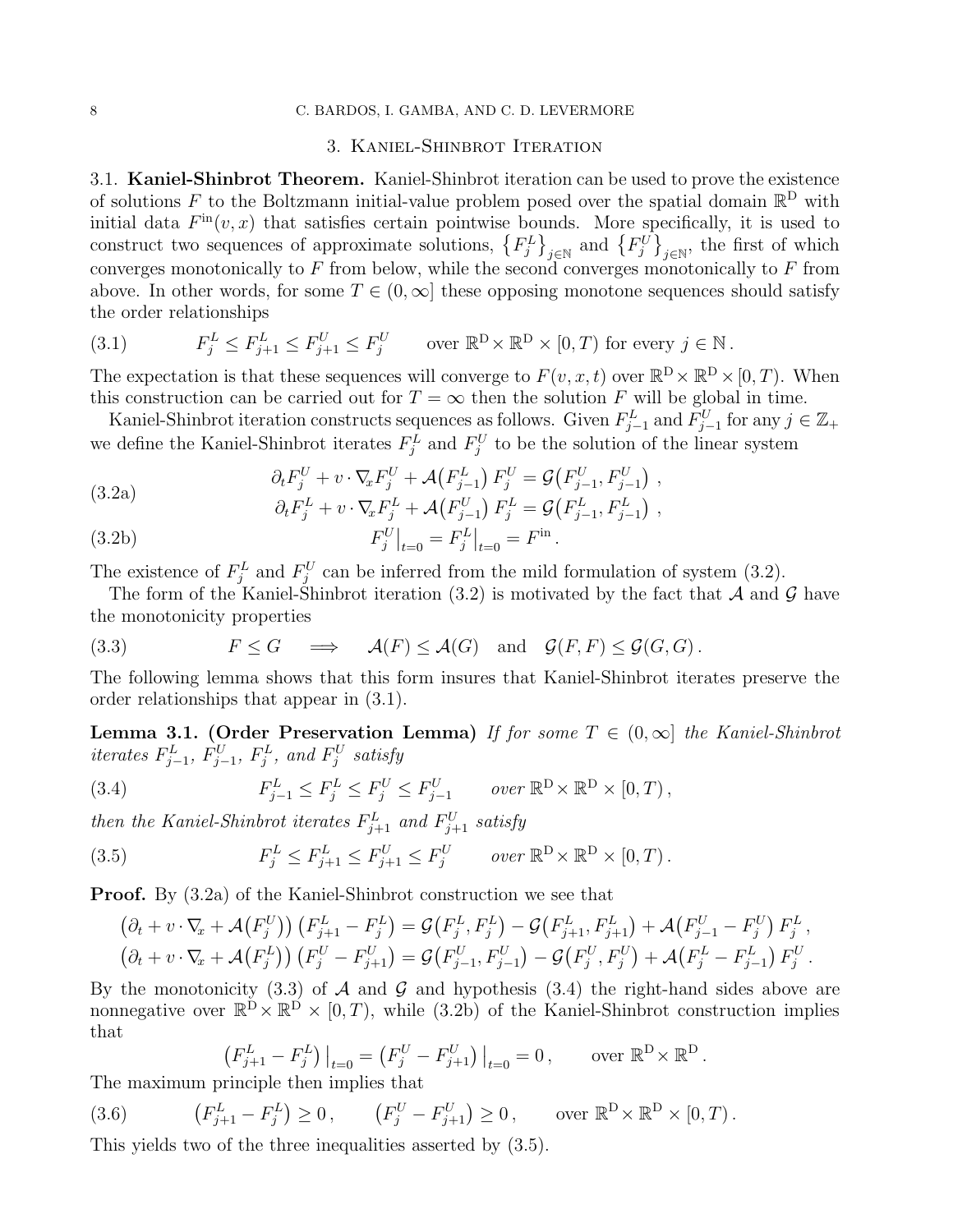Similarly, by (3.2a) of the Kaniel-Shinbrot construction we have

$$
(\partial_t + v \cdot \nabla_x + \mathcal{A}(F_j^U)) (F_{j+1}^U - F_{j+1}^L) = \mathcal{G}(F_j^U, F_j^U) - \mathcal{G}(F_j^L, F_j^L) + \mathcal{A}(F_j^U - F_j^L) F_{j+1}^U.
$$

By the monotonicity (3.3) of  $A$  and  $G$  and hypothesis (3.4) the right-hand side above is nonnegative over  $\mathbb{R}^D \times \mathbb{R}^D \times (0,T)$ , while by (3.2b) of the Kaniel-Shinbrot construction we see that

$$
(F_{j+1}^U - F_{j+1}^L) \big|_{t=0} = 0
$$
, over  $\mathbb{R}^D \times \mathbb{R}^D$ .

The maximum principle then implies that

$$
(F_{j+1}^U - F_{j+1}^L) \ge 0, \quad \text{over } \mathbb{R}^D \times \mathbb{R}^D \times [0, T).
$$

When this inequality is combimed with the two in  $(3.6)$ , we see that assertion  $(3.5)$  holds.  $\Box$ 

Induction, Lemma 3.1, the Lebesgue Monotone Convergence Theorem, and a stability bound can be used [7, 6] to prove the following.

**Theorem 3.1.** (Kaniel-Shinbrot) If for some  $T \in (0, \infty]$  the Kaniel-Shinbrot iterates  $F_0^L$ ,  $F_0^U$ ,  $F_1^L$ , and  $F_1^U$  satisfy the so-called beginning condition

(3.7) 
$$
F_0^L \leq F_1^L \leq F_1^U \leq F_0^U \quad \text{over } \mathbb{R}^D \times \mathbb{R}^D \times [0, T) \,,
$$

then the Kaniel-Shinbrot iteration yields opposing monotone sequences  $\big\{F_j^L\big\}_{j\in\mathbb{N}}$  and  $\big\{F_j^U\big\}_{j\in\mathbb{N}}$ over  $\mathbb{R}^D \times \mathbb{R}^D \times [0, T)$  — i.e. sequences that satisfy the order relationship (3.1). These sequences converge to a unique mild solution of the initial-value problem (1.1) for the Boltzmann equation.

Remark. The hard part of applying the Kaniel-Shinbrot Theorem is being sure that the first two iterates satisfy the beginning condition (3.7).

3.2. Beginning with Local Maxwellians. When the initial Kaniel-Shinbrot iterates are local Maxwellians then there is a simple criterion that insures the beginning condition (3.7) is satisfied for some  $T \in (0, \infty]$ .

Proposition 3.1. (Local Maxwellian Beginning Lemma) Suppose  $M<sup>L</sup>$  and  $M<sup>U</sup>$  are local Maxwellians that satisfy

(3.8a) 
$$
M^{L}|_{t=0} \leq M^{U}|_{t=0} \quad \text{over } \mathbb{R}^{\mathcal{D}} \times \mathbb{R}^{\mathcal{D}},
$$

and for some  $T \in (0, \infty]$  satisfy

$$
(3.8b)
$$

$$
\partial_t M^U + v \cdot \nabla_x M^U \ge \mathcal{A}(M^U - M^L) M^U \qquad \text{over } \mathbb{R}^D \times \mathbb{R}^D \times [0, T),
$$
  

$$
-\partial_t M^L - v \cdot \nabla_x M^L \ge \mathcal{A}(M^U - M^L) M^L \qquad \text{over } \mathbb{R}^D \times \mathbb{R}^D \times [0, T),
$$

Then for every initial data  $F<sup>in</sup>$  such that

$$
M^L|_{t=0} \le F^{\rm in} \le M^U|_{t=0} \qquad \text{over } \mathbb{R}^{\rm D} \times \mathbb{R}^{\rm D} ,
$$

the Kaniel-Shinbrot iterates obtained by setting  $F_0^L = M^L$  and  $F_0^U = M^U$  satisfy the beginning condition  $(3.7)$  over  $[0, T)$ . Moreover, the Kaniel-Shinbrot Theorem  $(3.1)$  yields the unique mild solution  $F(v, x, t)$  of the initial-value problem (1.1) for the Boltzmann equation that satisfies the bounds

(3.9) 
$$
M^{L}(v, x, t) \leq F(v, x, t) \leq M^{U}(v, x, t) \quad \text{over } \mathbb{R}^{\mathcal{D}} \times \mathbb{R}^{\mathcal{D}} \times [0, T).
$$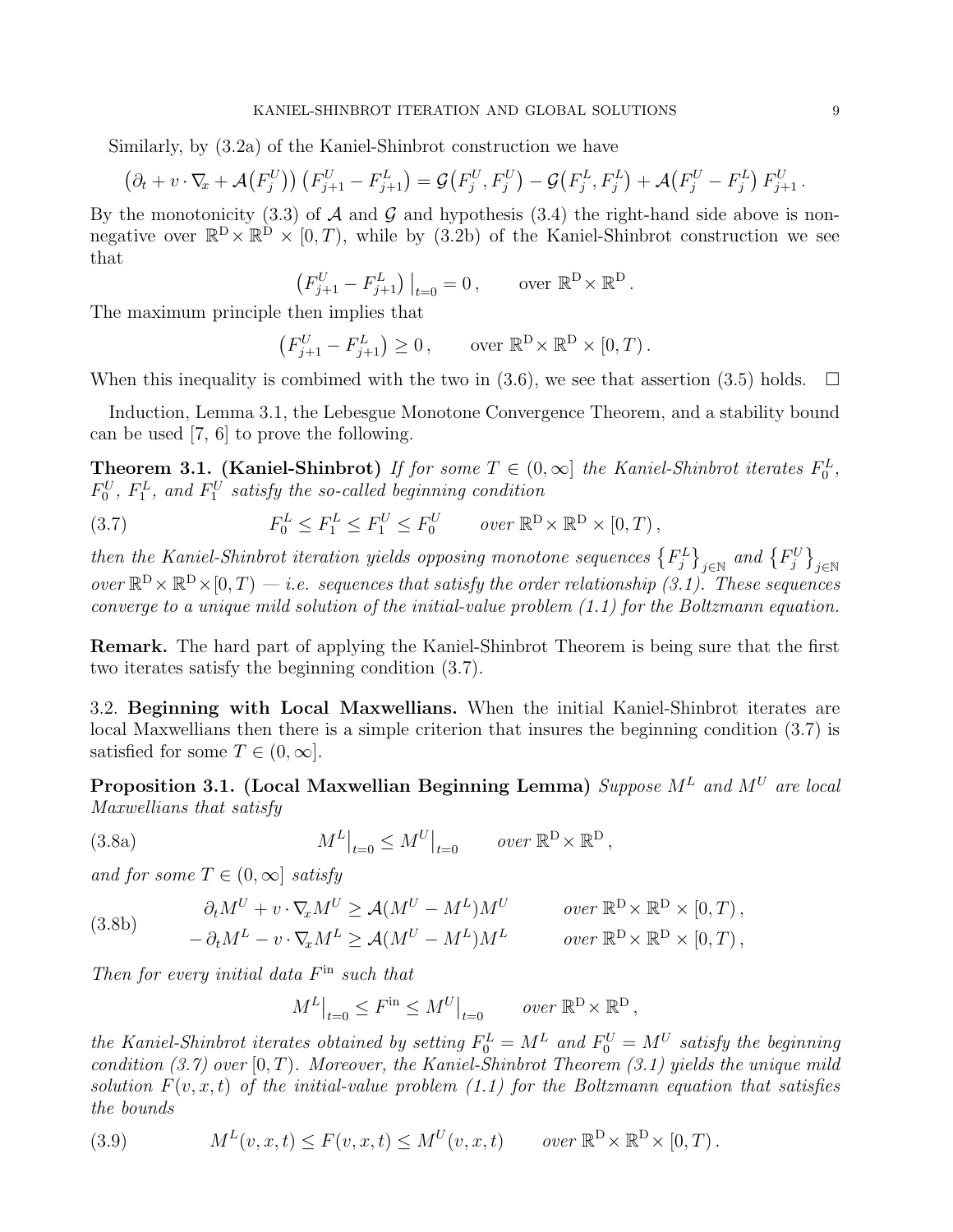**Proof.** Because  $F_0^L = M^L$  and  $F_0^U = M^U$ , the Kaniel-Shinbrot construction (3.2) yields

$$
\partial_t F_1^U + v \cdot \nabla_x F_1^U + \mathcal{A}(M^L) F_1^U = \mathcal{G}(M^U, M^U),
$$
  

$$
\partial_t F_1^L + v \cdot \nabla_x F_1^L + \mathcal{A}(M^U) F_1^L = \mathcal{G}(M^L, M^L),
$$
  

$$
F_1^U \big|_{t=0} = F_1^L \big|_{t=0} = F^{\text{in}}.
$$

The above right-hand sides satisfy  $\mathcal{G}(M^L, M^L) = \mathcal{A}(M^L)M^L$  and  $\mathcal{G}(M^U, M^U) = \mathcal{A}(M^U)M^U$ because  $M^L$  and  $M^U$  are local Maxwellians. Therefore

$$
(\partial_t + v \cdot \nabla_x + \mathcal{A}(M^L)) (M^U - F_1^U) = \partial_t M^U + v \cdot \nabla_x M^U - \mathcal{A}(M^U - M^L) M^U,
$$
  

$$
(\partial_t + v \cdot \nabla_x + \mathcal{A}(M^U)) (F_1^L - M^L) = -\partial_t M^L - v \cdot \nabla_x M^L - \mathcal{A}(M^U - M^L) M^L.
$$

By hypothesis (3.8b) the right-hand sides above are nonnegative over  $\mathbb{R}^D \times \mathbb{R}^D \times [0, T)$ , while by hypothesis (3.8a)

$$
\left(M^U - F_1^U\right)\big|_{t=0} \ge 0\,, \qquad \left(F_1^L - M^L\right)\big|_{t=0} \ge 0\,, \qquad \text{over } \mathbb{R}^D \times \mathbb{R}^D\,.
$$

The maximum principle then implies that

(3.10) 
$$
(M^{U} - F_1^{U}) \ge 0
$$
,  $(F_1^{L} - M^{L}) \ge 0$ , over  $\mathbb{R}^{D} \times \mathbb{R}^{D} \times [0, T)$ .

This yields two of the three inequalities that are required by the beginning condition (3.7). Similarly, we have

$$
(\partial_t + v\cdot\nabla_x + \mathcal{A}(M^U)) (F_1^U - F_1^L) = \mathcal{G}(M^U, M^U) - \mathcal{G}(M^L, M^L) + \mathcal{A}(M^U - M^L)F_1^U.
$$

The right-hand side above is nonnegative by the monotonicity (3.3) of  $A$  and  $G$ , while we see by (3.2b) of the Kaniel-Shinbrot construction that

$$
\left(F_1^U - F_1^L\right)\big|_{t=0} = 0 \quad \text{over } \mathbb{R}^D \times \mathbb{R}^D.
$$

The maximum principle then implies that

$$
(F_1^U - F_1^L) \ge 0 \quad \text{over } \mathbb{R}^D \times \mathbb{R}^D \times [0, T).
$$

When this inequality is combined with the two in (3.10), we see that the beginning condition (3.7) is satisfied. The Kaniel-Shinbrot Theorem (3.1) thereby yields a unique mild solution of the initial-value problem  $(1.1)$  for the Boltzmann equation that satisfies  $(3.9)$ .

Proposition 3.1 requires us to find local Maxwellians  $M<sup>L</sup>$  and  $M<sup>U</sup>$  that meet criterion (3.8) for some  $T \in (0, \infty]$ . When  $M^L > 0$  this criterion may be recast as

(3.11a) 
$$
(\partial_t + v \cdot \nabla_x) \log(M^U) \ge \mathcal{A}(M^U - M^L) \quad \text{over } \mathbb{R}^D \times \mathbb{R}^D \times [0, T),
$$

$$
-(\partial_t + v \cdot \nabla_x) \log(M^L) \ge \mathcal{A}(M^U - M^L) \quad \text{over } \mathbb{R}^D \times \mathbb{R}^D \times [0, T),
$$

(3.11b) 
$$
M^L|_{t=0} \leq M^U|_{t=0} \quad \text{over } \mathbb{R}^D \times \mathbb{R}^D.
$$

When  $M^L = 0$  criterion (3.8) reduces to simply

(3.12) 
$$
(\partial_t + v \cdot \nabla_x) \log(M^U) \geq \mathcal{A}(M^U) \quad \text{over } \mathbb{R}^D \times \mathbb{R}^D \times [0, T).
$$

We will construct such local Maxwellians from the family of global Maxwellians given by  $(1.14)$ . When we can do this with  $T = \infty$ , the Kaniel-Shinbrot theorem will yield global solutions.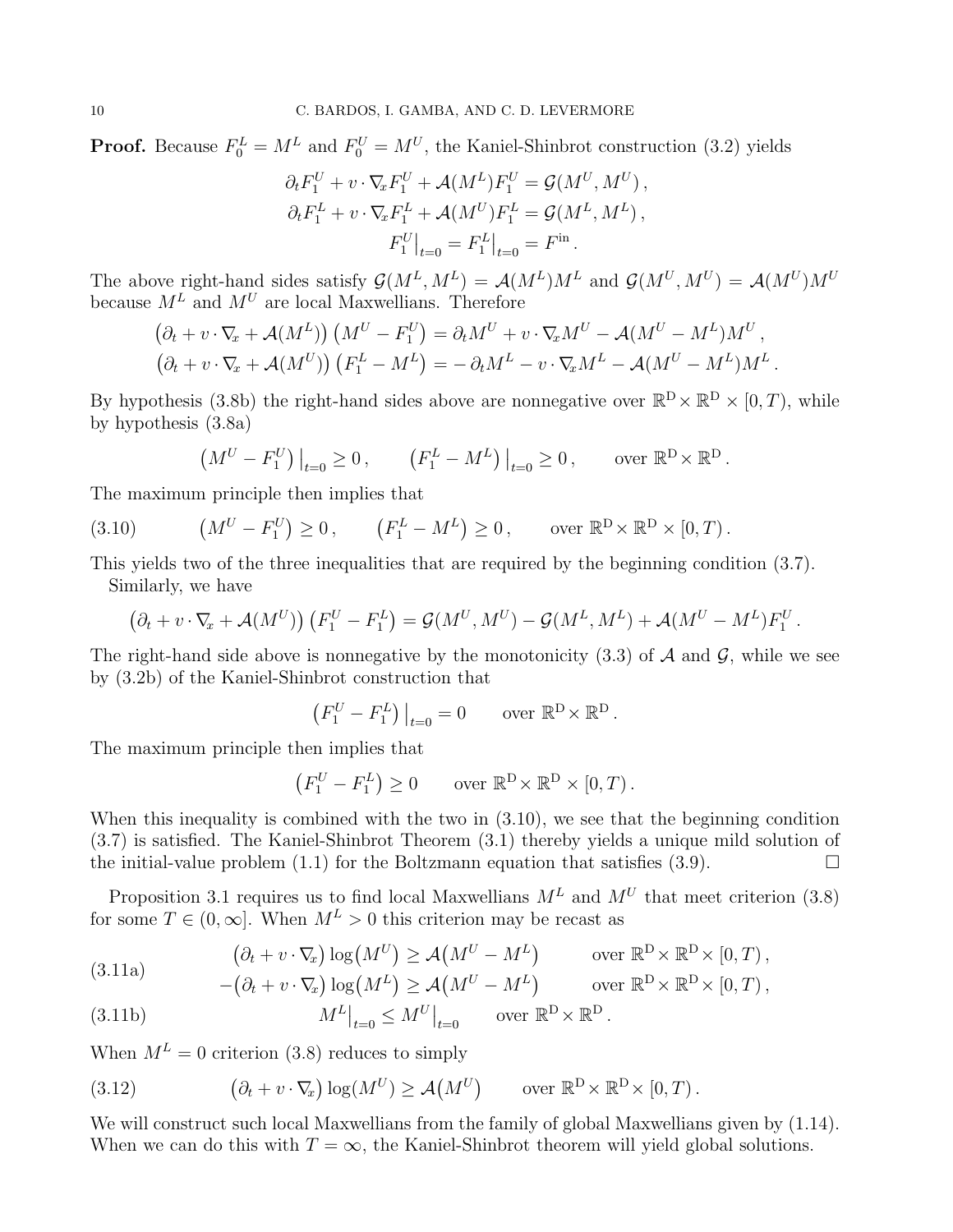3.3. Constructing Local Maxwellians from Global Ones. Let  $\mathcal{M}_1$  and  $\mathcal{M}_2$  be global Maxwellians in the form (1.14) that are given by parameters  $(m_1, a_1, b_1, c_1, B_1) \in \mathbb{R}_+ \times \Omega$  and  $(m_2, a_2, b_2, c_2, B_2) \in \mathbb{R}_+ \times \Omega$  respectively, and that satisfy  $\mathcal{M}_1 \leq \mathcal{M}_2$  for every  $(v, x, t)$ . Let  $\mathcal{M}_1(t)$  and  $\mathcal{M}_2(t)$  denote their values at time t. Set

(3.13) 
$$
Q_1 = (a_1c_1 - b_1^2)I + B_1^2, \qquad Q_2 = (a_2c_2 - b_2^2)I + B_2^2,
$$

$$
q_1(v, x, t) = \frac{1}{2} \begin{pmatrix} v \\ x - vt \end{pmatrix}^T \begin{pmatrix} c_1I & b_1I + B_1 \\ b_1I - B_1 & a_1I \end{pmatrix} \begin{pmatrix} v \\ x - vt \end{pmatrix}.
$$

$$
q_2(v, x, t) = \frac{1}{2} \begin{pmatrix} v \\ x - vt \end{pmatrix}^T \begin{pmatrix} c_2I & b_2I + B_2 \\ b_2I - B_2 & a_2I \end{pmatrix} \begin{pmatrix} v \\ x - vt \end{pmatrix},
$$

so that

$$
\mathcal{M}_1 = \frac{m_1}{(2\pi)^D} \sqrt{\det(Q_1)} \, \exp\left(-q_1(v,x,t)\right), \qquad \mathcal{M}_2 = \frac{m_2}{(2\pi)^D} \sqrt{\det(Q_2)} \, \exp\left(-q_2(v,x,t)\right).
$$

Because  $\mathcal{M}_1 \leq \mathcal{M}_2$ , we know that  $q_1(v, x, t) \geq q_2(v, x, t)$ .

We will construct local Maxwellians  $M^U$  and  $M^L$  in the form

(3.14a) 
$$
M^{U}(v, x, t) = \gamma(t) \frac{m_2}{(2\pi)^D} \sqrt{\det(Q_2)} \exp\left(-\frac{q_2(v, x, s+t)}{\eta(t)}\right),
$$

(3.14b) 
$$
M^{L}(v, x, t) = \frac{1}{\gamma(t)} \frac{m_1}{(2\pi)^D} \sqrt{\det(Q_1)} \exp\left(-\left(2 - \frac{1}{\eta(t)}\right) q_1(v, x, s+t)\right),
$$

where the functions  $\gamma(t)$  and  $\eta(t)$  satisfy

$$
\gamma(0) = \eta(0) = 1, \quad \gamma'(t) > 0, \quad \eta'(t) \ge 0.
$$

Clearly, inequality (3.11b) is satisfied because

$$
M^{L}\big|_{t=0} = \mathcal{M}_1(s) \le \mathcal{M}_2(s) = M^{U}\big|_{t=0}.
$$

By direct calculation we find that

$$
(\partial_t + v \cdot \nabla_x) \log(M^U) = \frac{\gamma'(t)}{\gamma(t)} + \frac{\eta'(t)}{\eta(t)} \frac{q_2(v, x, s+t)}{\eta(t)},
$$

$$
-(\partial_t + v \cdot \nabla_x) \log(M^L) = \frac{\gamma'(t)}{\gamma(t)} + \frac{\eta'(t)}{\eta(t)} \frac{q_1(v, x, s+t)}{\eta(t)}.
$$

Because  $q_1(v, x, s+t) \geq q_2(v, x, s+t)$ , we see that

$$
-(\partial_t + v \cdot \nabla_x) \log(M^L) \ge (\partial_t + v \cdot \nabla_x) \log(M^U) ,
$$

therefore criterion (3.11) will be satisfied if

(3.15) 
$$
\frac{\gamma'(t)}{\gamma(t)} + \frac{\eta'(t)}{\eta(t)} \frac{q_2(v, x, s+t)}{\eta(t)} \ge \mathcal{A}(M^U - M^L) .
$$

Similarly, if  $M^L = 0$  while  $M^U$  is given by (3.14a) then criterion (3.12) will be satisfied if

(3.16) 
$$
\frac{\gamma'(t)}{\gamma(t)} + \frac{\eta'(t)}{\eta(t)} \frac{q_2(v, x, s+t)}{\eta(t)} \ge \mathcal{A}(M^U) .
$$

This extends the basic inequality derived in [7] to a more general class of local Maxwellians. We can treat criterion (3.16) as criterion (3.15) with  $M^L = 0$ ,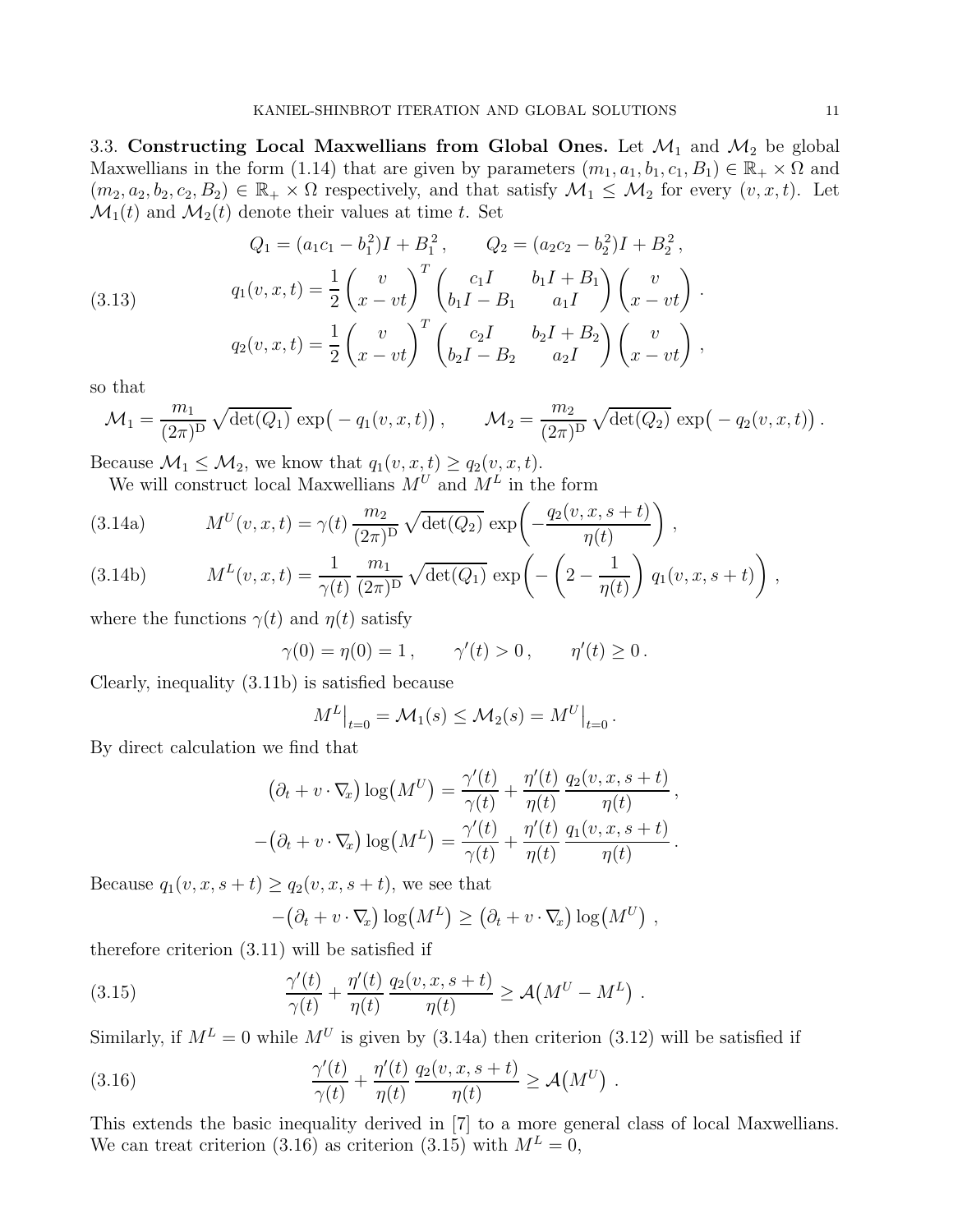The right-hand sides of (3.15) and (3.16) contain expressions of the form  $\mathcal{A}(M)$  where M is some local Maxwellian. If  $\rho(x, t)$ ,  $u(x, t)$ , and  $\theta(x, t)$  are the mass density, bulk velocity, and temperature associated with M. Then

(3.17) 
$$
\mathcal{A}(M) = \iint_{\mathbb{S}^{D-1}\times\mathbb{R}^D} M_* \mathsf{b}(\omega, v - v_*) \, d\omega \, dv_*
$$

$$
= \left\| \hat{\mathsf{b}} \right\|_{L^1(d\omega)} \int_{\mathbb{R}^D} |v - v_*|^\beta \frac{\rho}{(2\pi\theta)^{\frac{D}{2}}} \exp\left(-\frac{|v_* - u|^2}{2\theta}\right) \, dv_*
$$

$$
= \rho \theta^{\frac{\beta}{2}} \mathsf{a}\left(\frac{v - u}{\sqrt{\theta}}\right),
$$

where the attenuation coefficient  $a(w)$  is defined by

(3.18) 
$$
\mathsf{a}(w) = \left\|\hat{\mathsf{b}}\right\|_{L^1(\mathrm{d}\omega)} \frac{1}{(2\pi)^{\frac{D}{2}}} \int_{\mathbb{R}^D} |w - w_*|^\beta \exp\left(-\frac{1}{2}|w_*|^2\right) \, \mathrm{d}w_*.
$$

By rotation invariance  $a(w)$  is a function of only |w|. It is a bounded function when  $\beta \in (-D, 0]$ , and is an unbounded function when  $\beta \in (0, 2]$ . This fundamental difference in the behavior of  $a(w)$  requires a different analysis for each of the two cases. These will be presented in the subsequent two subsections.

**Remark.** For any local Maxwellian M with mass density  $\rho(x, t)$ , bulk velocity  $u(x, t)$ , and temperature  $\theta$  one has

(3.19)  
\n
$$
(\partial_t + v \cdot \nabla_x) \log(M) = \frac{\partial_t \rho + u \cdot \nabla_x \rho + \rho \nabla_x \cdot u}{\rho} + (v - u) \cdot \frac{\rho(\partial_t u + u \cdot \nabla_x u) + \theta \nabla_x \rho}{\rho \theta} + \left(\frac{|v - u|^2}{2\theta} - \frac{D}{2}\right) \frac{\partial_t \theta + u \cdot \nabla_x \theta + \frac{2}{D} \theta \nabla_x \cdot u}{\theta} + \left(\frac{(v - u) \times (v - u)}{\theta} - \frac{1}{D} \frac{|v - u|^2}{\theta} I\right) : \nabla_x u + \left(\frac{|v - u|^2}{2\theta} - \frac{D}{2}\right) \frac{(v - u) \cdot \nabla_x \theta}{\theta}.
$$

For this to be positive everywhere, we must impose the constraints

$$
\nabla_{\!x}\theta = 0, \qquad \nabla_{\!x}u + (\nabla_{\!x}u)^T - \frac{1}{D}\nabla_{\!x}\cdot uI = 0.
$$

For this to be a function of  $|v - u|$ , we must impose the constraint

$$
\rho(\partial_t u + u \cdot \nabla_x u) + \theta \nabla_x \rho = 0.
$$

The form of (3.19) thereby simplifies to

$$
(\partial_t + v \cdot \nabla_x) \log(M) = \frac{\partial_t \rho + u \cdot \nabla_x \rho + \rho \nabla_x \cdot u}{\rho} + \left(\frac{|v - u|^2}{2\theta} - \frac{D}{2}\right) \frac{\partial_t \rho + \frac{2}{D} \rho \nabla_x \cdot u}{\rho}.
$$

This quadratic function of  $|v - u|$  is similar to those obtained in (3.15) and (3.16). Moreover, the constraints we imposed above imply that the spatial dependence of  $\rho$ ,  $u$ , and  $\theta$  has the same form as for a global Maxwellian. This means the forms that we have assumed in (3.14) are close to being general.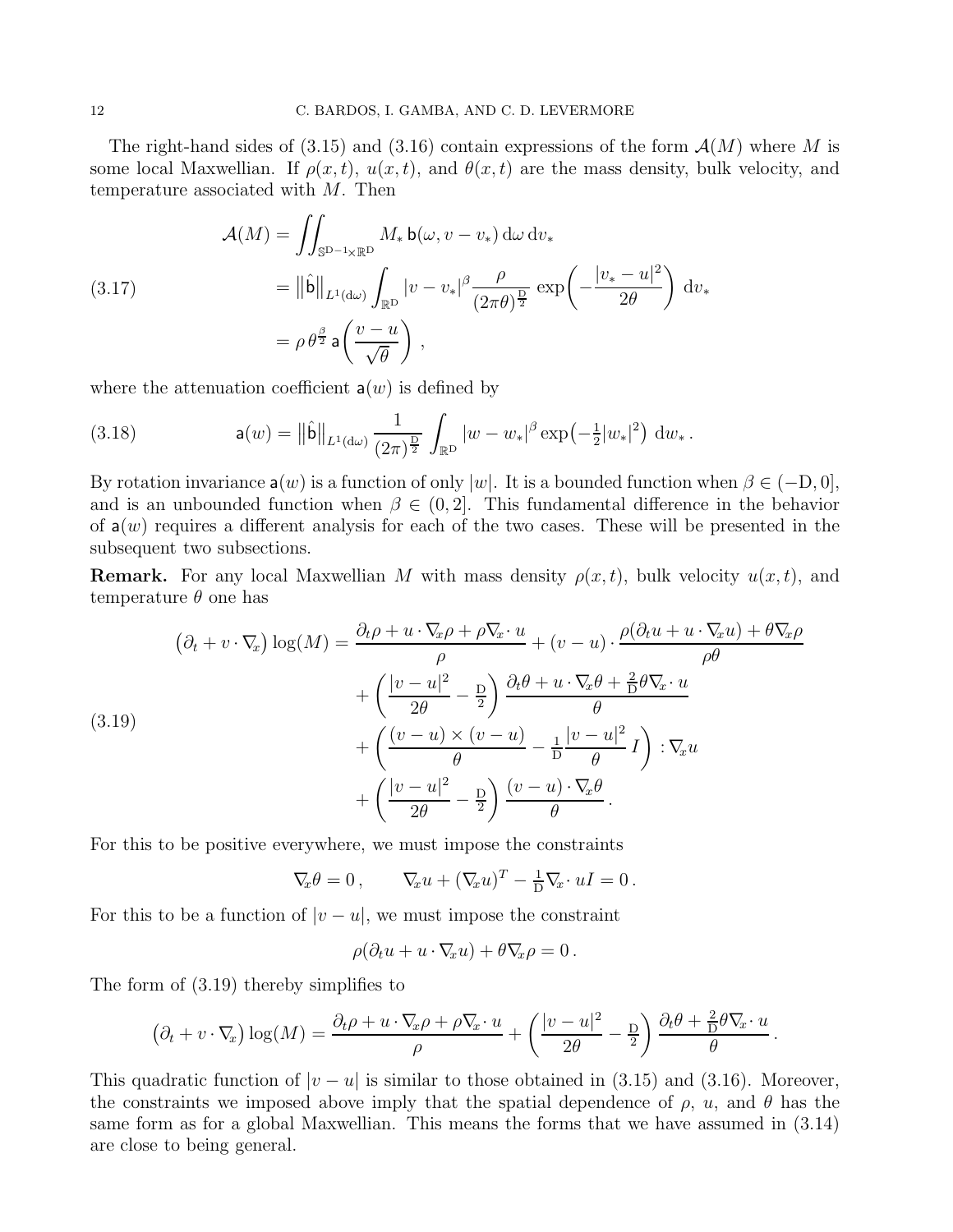3.4. Soft and Maxwell Cases. We now complete the construction of Section 3.3 for cases when the collision kernel has the separable form  $(1.4)$  with  $\beta \in (-D, 0]$ . In other words, for cases when the kernel arises from either soft or Maxwell potentials. Because (3.18) shows the right-hand sides of (3.15) and (3.16) are bounded functions of v when  $\beta \in (-D, 0]$ , we take  $\eta(t) = 1$  in the forms of  $M^U$  and  $M^L$  given by (3.14). Criterion (3.15) then reduces to

(3.20) 
$$
\frac{\gamma'(t)}{\gamma(t)} \ge \mathcal{A}(M^U - M^L) , \qquad \gamma(0) = 1.
$$

Below we show how this criterion can be met in certain cases.

3.4.1. Near Vacuum Case. The easiest case to treat is when the lower bound is the vacuum.

**Proposition 3.2.** Let  $\mathcal{M}(t)$  be the global Maxwellian in the form (1.14) given by  $m > 0$  and  $(a, b, c, B) \in \Omega$ . Let  $F^{\text{in}}(v, x)$  be any initial data such that

(3.21) 
$$
0 \leq F^{\text{in}} \leq \mathcal{M}(s) \quad \text{for some } s \in \mathbb{R}.
$$

Let  $\beta \in (-D, 0]$ . Let

(3.22) 
$$
N_s(t) = \|\mathbf{a}\|_{L^{\infty}(\text{d}w)} \sqrt{\det(\frac{1}{2\pi}Q)} \int_0^t \theta(s+t')^{\frac{D+\beta}{2}} dt',
$$

where  $Q = (ac - b^2)I + B^2$  and  $\theta(t)$  is given by (1.17).

Then there exists a mild solution  $F(v, x, t)$  to the initial-value problem (1.1) for the Boltzmann equation over  $[0, T)$  that satisfies the bounds

(3.23) 
$$
0 \leq F(t) \leq \gamma(t) \mathcal{M}(s+t) \quad \text{over } \mathbb{R}^{\mathcal{D}} \times \mathbb{R}^{\mathcal{D}} \times [0,T),
$$

where

(3.24) 
$$
\gamma(t) = \frac{1}{1 - mN_s(t)} \quad over \ [0, T), \qquad T = \sup\{t > 0 : mN_s(t) < 1\}.
$$

In particular, this solution is global when  $\beta \in (1 - D, 0]$  and

(3.25) 
$$
m N_s^{\infty} \le 1, \qquad \text{where } N_s^{\infty} = \lim_{t \to \infty} N_s(t).
$$

and is globally bounded by a global Maxwellian when strict inequality holds.

Remark. The local result above is in the spirit of Kaniel and Shinbrot [7], while the global result is in the spirit of Illner and Shinbrot [6]. The bounds obtained here are different because of our use of the global Maxwelian family (1.14).

**Proof.** Set  $M^L = 0$  and  $M^U = \gamma(t) \mathcal{M}(s + t)$ . Then criterion (3.20) reduces to

$$
\frac{\gamma'}{\gamma} \ge \gamma \mathcal{A}(\mathcal{M}(s+t)), \qquad \gamma(0) = 1.
$$

Because by  $(3.18)$  and  $(1.19)$ 

$$
\mathcal{A}(\mathcal{M}(s+t)) = m\theta(s+t)^{\frac{D+\beta}{2}}\sqrt{\det\left(\frac{1}{2\pi}Q\right)}\exp\left(-\frac{\theta}{2}x^TQx\right)a\left(\frac{v-u}{\sqrt{\theta}}\right)
$$

$$
\leq m\theta(s+t)^{\frac{D+\beta}{2}}\sqrt{\det\left(\frac{1}{2\pi}Q\right)}\|a\|_{L^{\infty}(\mathrm{d}w)} = mN_s'(t),
$$

this criterion will be satisfied if

$$
\gamma'=\gamma^2 m N_s'(t)\,,\qquad \gamma(0)=1\,.
$$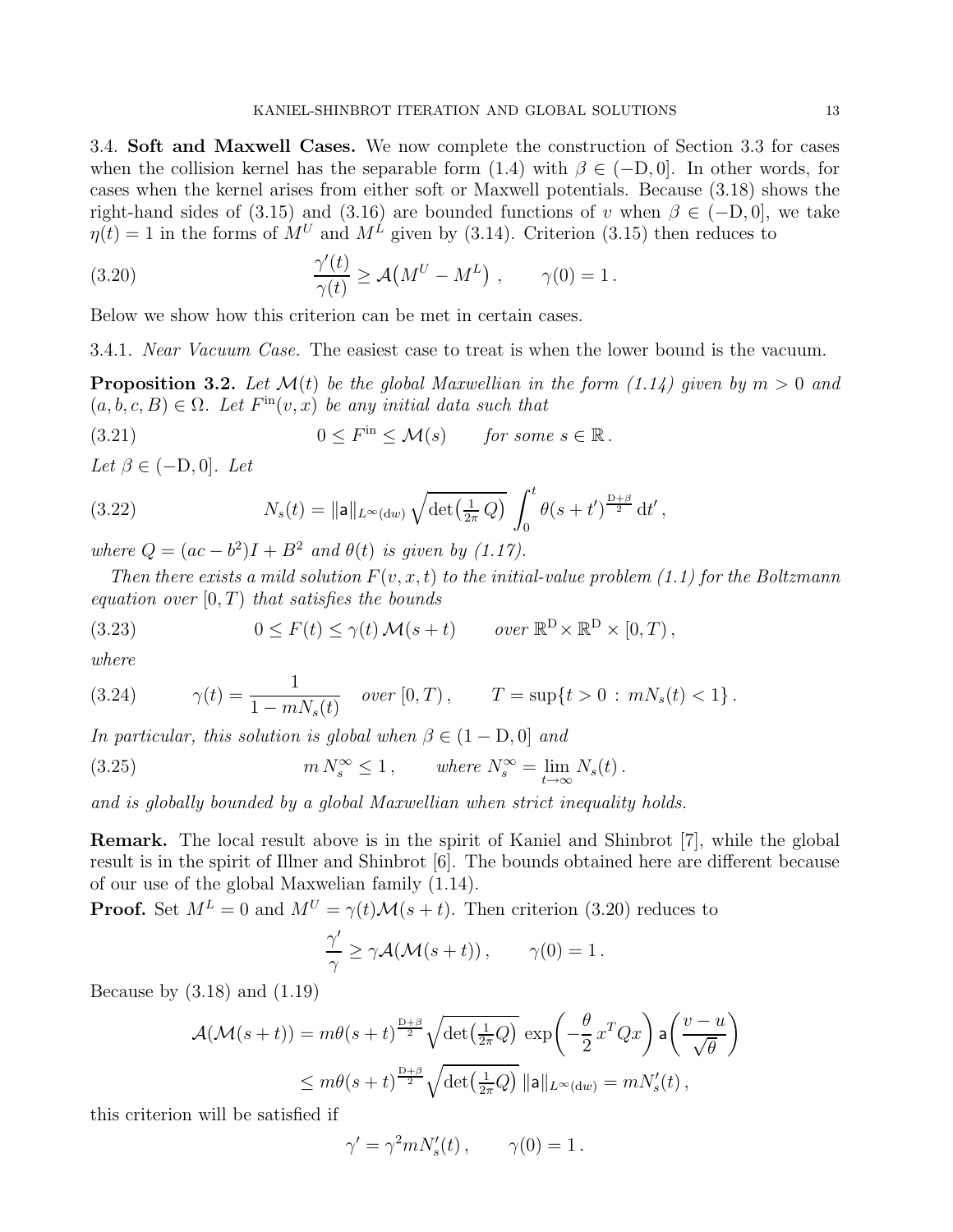But (3.24) gives the solution  $\gamma(t)$  of this initial-value problem along with its interval of existence  $(0, T)$ , whereby criterion (3.20) is satisfied over this interval. The bounds (3.23) thereby follow from (3.9) of Proposition 3.1.

Because  $\theta(t)$  given by (1.17) decays like  $t^{-2}$  as  $t \to \infty$ , the integrand in definition (3.22) of  $N_s(t)$  decays like  $t^{-(D+\beta)}$  as  $t \to \infty$ . It is therefore clear that  $N_s^{\infty} = \lim_{t \to \infty} N_s(t) < \infty$  if and only if  $\beta \in (1 - D, 0]$ . The bound (3.25) on m then follows from (3.24).

3.4.2. Near Global Maxwellian Case. The next easiest case to treat is when the lower and upper bounds are proportional to the same global Maxwellian.

**Proposition 3.3.** Let  $\mathcal{M}(t)$  be the global Maxwellian in the form (1.14) given by  $m = 1$  and some  $(a, b, c, B) \in \Omega$ . Let  $m_2 > m_1 > 0$ . Let  $F<sup>in</sup>(v, x)$  be any initial data such that

(3.26) 
$$
m_1 \mathcal{M}(s) \leq F^{\text{in}} \leq m_2 \mathcal{M}(s) \quad \text{for some } s \in \mathbb{R}.
$$

Let  $\gamma_{\min} = \sqrt{m_1/m_2}$ . Let  $\beta \in (-D, 0]$ . Let  $N_s(t)$  be given by (3.22).

Then there exists a mild solution  $F(v, x, t)$  to the initial-value problem (1.1) for the Boltzmann equation over  $[0, T)$  that satisfies the bounds

(3.27) 
$$
\frac{m_1}{\gamma(t)} \mathcal{M}(s+t) \leq F(t) \leq \gamma(t) m_2 \mathcal{M}(s+t) \quad over \mathbb{R}^D \times \mathbb{R}^D \times [0,T),
$$

where

(3.28) 
$$
\gamma(t) = \gamma_{\min} \frac{1 + \gamma_{\min} + (1 - \gamma_{\min}) e^{2\gamma_{\min} m_2 N_s(t)}}{1 + \gamma_{\min} - (1 - \gamma_{\min}) e^{2\gamma_{\min} m_2 N_s(t)}} \quad \text{over } [0, T) ,
$$

$$
T = \sup \{ t > 0 : (1 - \gamma_{\min}) e^{2\gamma_{\min} m_2 N_s(t)} < 1 + \gamma_{\min} \} .
$$

In particular, this solution is global when  $\beta \in (1 - D, 0]$  and

(3.29) 
$$
m_2 N_s^{\infty} \leq \frac{1}{2\gamma_{\min}} \log \left( \frac{1 + \gamma_{\min}}{1 - \gamma_{\min}} \right) , \qquad \text{where } N_s^{\infty} = \lim_{t \to \infty} N_s(t) ,
$$

and is globally bounded by a global Maxwellian when strict inequality holds.

**Remark.** Condition (3.29) yields global solutions with larger mass by picking  $\gamma_{\text{min}}$  closer to 1. Remark. This result is in the spirit of Toscani [11]. The bounds obtained here are different because of our use of the global Maxwelian family (1.14). In particular, we can treat initial data with significant rotation that are excluded by the hypotheses in [11].

**Proof.** Set  $M^L = \frac{m_1}{\gamma(t)}\mathcal{M}(s+t)$  and  $M^U = \gamma(t)m_2\mathcal{M}(s+t)$ . Criterion (3.20) then reduces to

$$
\frac{\gamma'}{\gamma} \ge \left(\gamma - \frac{\gamma_{\min}^2}{\gamma}\right) m_2 \mathcal{A}(\mathcal{M}(s+t)), \qquad \gamma(0) = 1.
$$

Because  $\mathcal{A}(\mathcal{M}(s+t)) \leq N'_{s}(t)$ , this criterion will be satisfied if

$$
\gamma' = (\gamma^2 - \gamma_{\min}^2) m_2 N_s'(t), \qquad \gamma(0) = 1.
$$

But (3.28) gives the solution  $\gamma(t)$  of this initial-value problem along with its interval of existence  $(0, T)$ , whereby criterion  $(3.20)$  is satisfied over this interval. The bounds  $(3.27)$  thereby follow from (3.9) of Proposition 3.1.

By arguing as in the proof of Proposition 3.2, we see that  $N_s^{\infty} = \lim_{t \to \infty} N_s(t) < \infty$  if and only if  $\beta \in (1 - D, 0]$ . The bound (3.29) on  $m_2$  then follows from (3.28).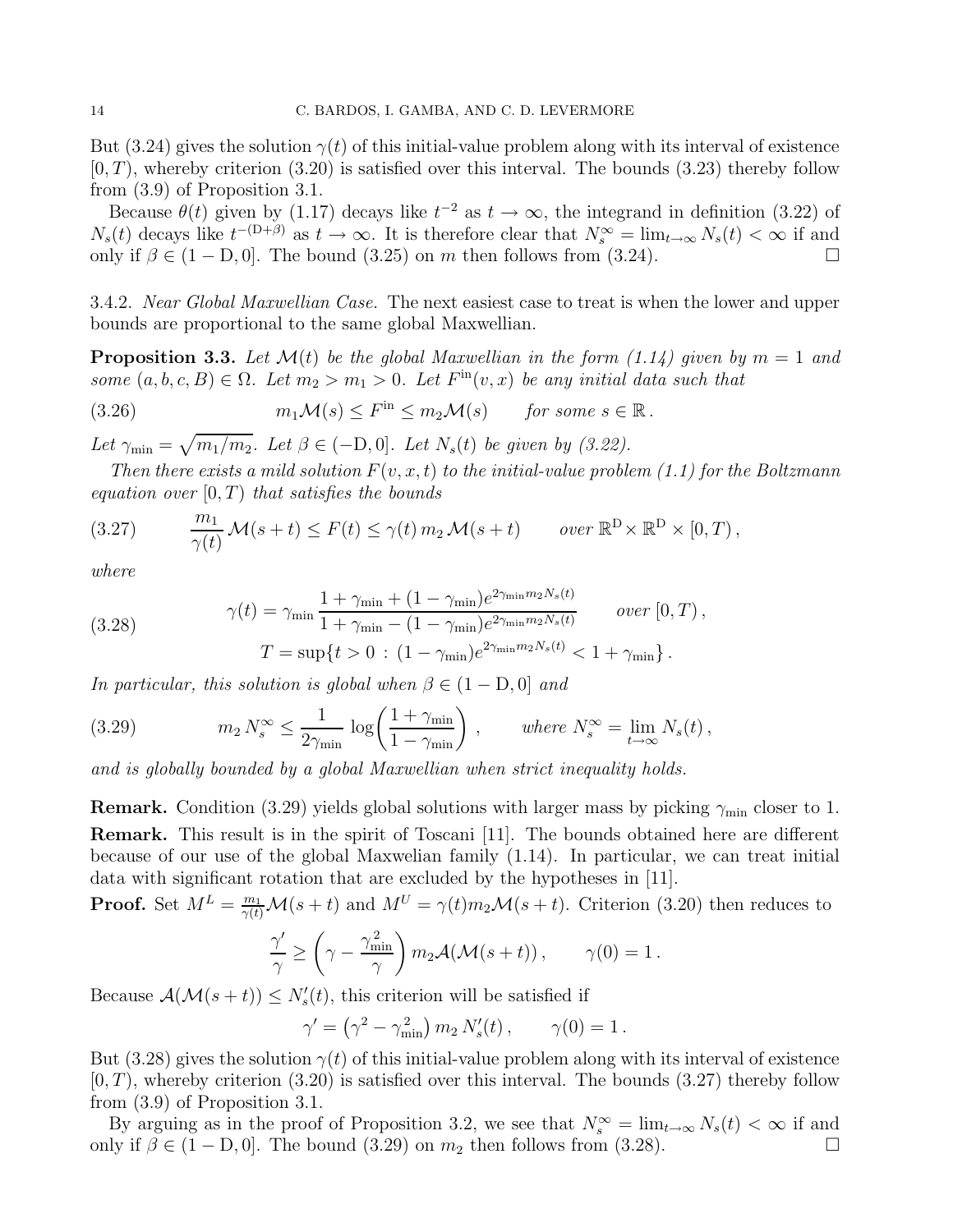3.4.3. Between Global Maxwellians Case. We now treat the case is when the lower and upper bounds are proportional to possibly different global Maxwellians. The question addressed below is whether or not the only bounds on global solutions that one can obtain are the ones already recovered by the arguments in the foregoing subsections.

Let  $\beta \in (-D, 0]$ . Let  $\mathcal{M}_1$  and  $\mathcal{M}_2$  be the global Maxwellians in the form (1.14) that are given by some  $(m_1, a_1, b_1, c_1, B_1)$  and  $(m_2, a_2, b_2, c_2, B_2)$  in  $\mathbb{R}_+ \times \Omega$  respectively. We assume that  $\mathcal{M}_1 \leq \mathcal{M}_2$ . This implies that  $m_1 \sqrt{\det(Q_1)} \leq m_2 \sqrt{\det(Q_2)}$ , where  $Q_1 = (a_1c_1 - b_1^2)I + B_1^2 > 0$ and  $Q_2 = (a_2c_2 - b_2^2)I + B_2^2 > 0$ . It also implies that  $q_1(v, x, t) \ge q_2(v, x, t)$ , which means that  $a_1 \ge a_2, c_1 \ge c_2$ , and

$$
(b_1-b_2)^2+\|B_1-B_2\|^2\leq (a_1-a_2)(c_1-c_2).
$$

Because by (1.17) we have

$$
\theta_1(t) = \frac{1}{a_1 t^2 - 2b_1 t + c_1} > 0, \qquad \theta_1(t) = \frac{1}{a_2 t^2 - 2b_2 t + c_2} > 0,
$$

while by (2.12) we have  $a_1 \ge a_2$  and  $(a_1 - a_2)(c_1 - c_2) \ge (b_1 - b_2)^2$ , we see that

$$
\frac{1}{\theta_1(t)} - \frac{1}{\theta_2(t)} = (a_1 - a_2)t^2 - 2(b_1 - b_2)t + (c_1 - c_2) \ge 0.
$$

Hence,  $\theta_1(t) \leq \theta_2(t)$ . It is also clear that  $\rho_1(x,t) \leq \rho_2(x,t)$ .

Now set  $M^L = \frac{1}{\gamma(t)} \mathcal{M}_1(s+t)$  and  $M^U = \gamma(t) \mathcal{M}_2(s+t)$ . Then because

$$
(\partial_t + v \cdot \nabla_x) \log(M^U) = -(\partial_t + v \cdot \nabla_x) \log(M^L) = \frac{\gamma'}{\gamma},
$$
  

$$
\mathcal{A}(M^U - M^L) = \gamma \mathcal{A}(\mathcal{M}_2(s+t)) - \frac{1}{\gamma} \mathcal{A}(\mathcal{M}_1(s+t)),
$$

criterion (3.20) becomes

$$
\frac{\gamma'}{\gamma} \geq \gamma \mathcal{A}(\mathcal{M}_2(s+t)) - \frac{1}{\gamma} \mathcal{A}(\mathcal{M}_1(s+t)), \qquad \gamma(0) = 1.
$$

The above differential inequality has the form

$$
\gamma' \ge \left(\gamma^2 - \frac{\mathcal{A}(\mathcal{M}_1(s+t))}{\mathcal{A}(\mathcal{M}_2(s+t))}\right) \mathcal{A}(\mathcal{M}_2(s+t))
$$

.

By using  $(3.18)$  followed by  $(1.17)$  and  $(1.19)$ , we find that the ratio above is

$$
\frac{\mathcal{A}(\mathcal{M}_1)}{\mathcal{A}(\mathcal{M}_2)} = \frac{\rho_1 \theta_1^{\frac{\beta}{2}} \mathsf{a} \left( \frac{v - u_1}{\sqrt{\theta_1}} \right)}{\rho_2 \theta_2^{\frac{\beta}{2}} \mathsf{a} \left( \frac{v - u_2}{\sqrt{\theta_2}} \right)} = \frac{m_1 \sqrt{\det(Q_1)} \theta_1^{\frac{D + \beta}{2}} \exp\left( -\frac{\theta_1}{2} x^T Q_1 x \right) \mathsf{a} \left( \frac{v - u_1}{\sqrt{\theta_1}} \right)}{m_2 \sqrt{\det(Q_2)} \theta_2^{\frac{D + \beta}{2}} \exp\left( -\frac{\theta_2}{2} x^T Q_2 x \right) \mathsf{a} \left( \frac{v - u_2}{\sqrt{\theta_2}} \right)}.
$$

We would like to know when this ratio is bounded below by a positive number.

The ratio is bounded below by a positive number when  $(a_1, b_1, c_1, B_1)=(a_2, b_2, c_2, B_2)$ , in which case

$$
\frac{\mathcal{A}(\mathcal{M}_1(s+t))}{\mathcal{A}(\mathcal{M}_2(s+t))}=\frac{m_1}{m_2}.
$$

This is just the "Toscani case" treated in the last subsection.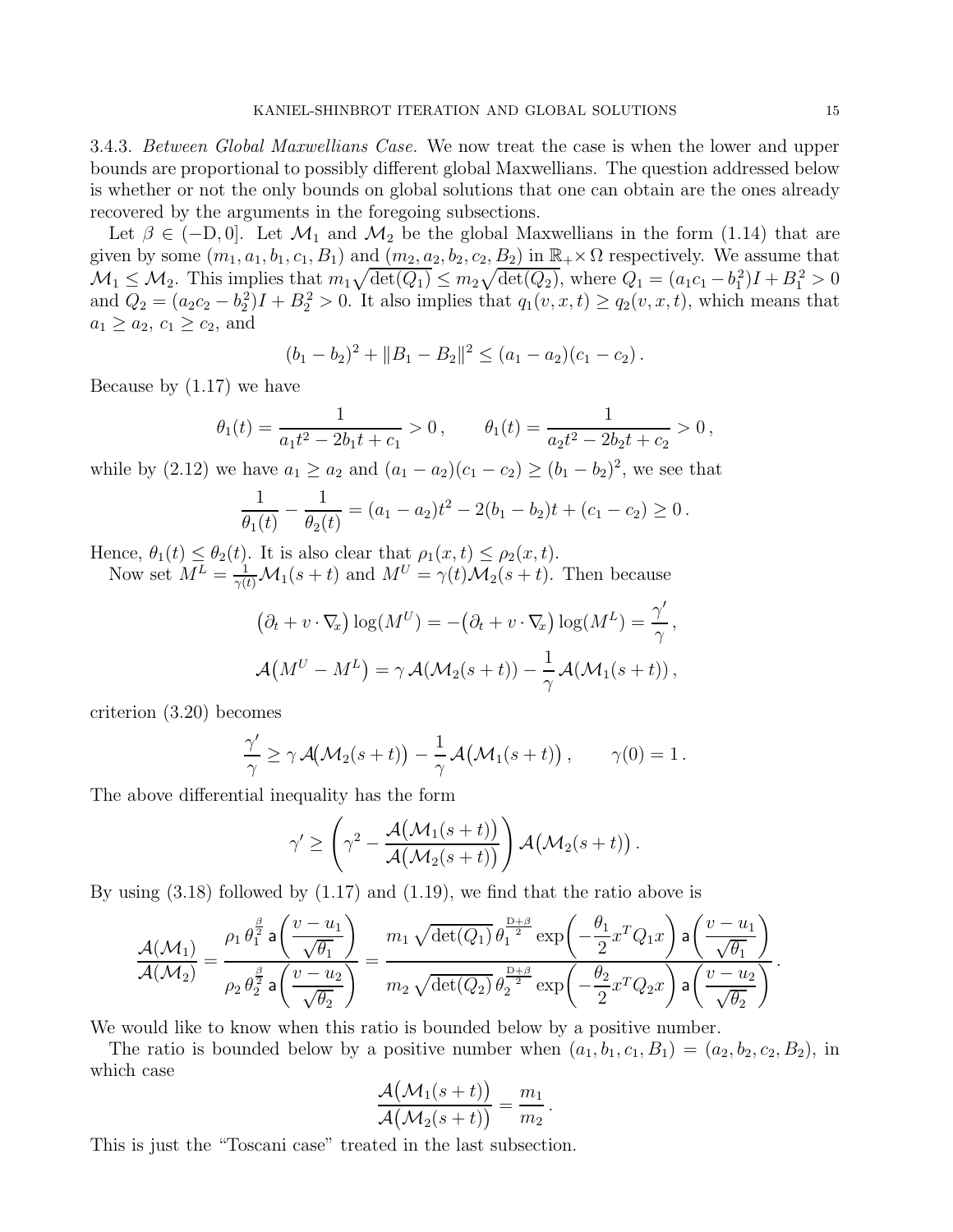In general, it is clear that

$$
\frac{m_1 \sqrt{\det(Q_1)} \theta_1^{\frac{D+\beta}{2}}}{m_2 \sqrt{\det(Q_2)} \theta_2^{\frac{D+\beta}{2}}}
$$
 is bounded above and below by positive numbers.

Because  $q_1(v, x, t) \geq q_2(v, x, t)$ , we see that

$$
\frac{|v - u_1|^2}{\theta_1} + \theta_1 x^T Q_1 x = 2q_1(v, x, t) \ge 2q_2(v, x, t) = \frac{|v - u_2|^2}{\theta_2} + \theta_2 x^T Q_2 x.
$$

By setting  $v = u_1$  into this inequality we obtain

(3.30) 
$$
\theta_1 x^T Q_1 x \ge \frac{|u_1 - u_2|^2}{\theta_2} + \theta_2 x^T Q_2 x.
$$

Hence,  $\theta_1 Q_1 - \theta_2 Q_2$  is nonnegative definite. Because  $a(w) \sim |w|^\beta$  as  $|w| \to \infty$ , we see that

$$
\frac{\exp\left(-\frac{\theta_1}{2}x^TQ_1x\right)\mathsf{a}\left(\frac{v-u_1}{\sqrt{\theta_1}}\right)}{\exp\left(-\frac{\theta_2}{2}x^TQ_2x\right)\mathsf{a}\left(\frac{v-u_2}{\sqrt{\theta_2}}\right)}
$$
 is not bounded away from zero unless  $\theta_1Q_1 = \theta_2Q_2$ .

Now suppose that  $\theta_1 Q_1 = \theta_2 Q_2$ . Because  $Q_1$  and  $Q_2$  are positive definite and constant while  $\theta_1 \leq \theta_2$ , this can only be the case if  $\theta_1(t) = \kappa \theta_2(t)$  for some  $\kappa \in (0, 1]$ . However, this implies  $Q_2 = \kappa Q_1$  and that  $a_2 = \kappa a_1$ ,  $b_2 = \kappa b_1$ ,  $c_2 = \kappa c_1$ . Moreover, from (3.30) we see  $u_1 = u_2$  when  $\theta_1Q_1 = \theta_2Q_2$ . The fact  $u_1 = u_2$  then implies that  $B_2 = \kappa B_1$ . We thereby see that  $Q_2 = \kappa^2 Q_1$ and  $Q_2 = \kappa Q_1$ . Therefore  $\kappa = 1$ , and we are in the Toscani case. In other words,

$$
\frac{\mathcal{A}(\mathcal{M}_1(s+t))}{\mathcal{A}(\mathcal{M}_2(s+t))}
$$
 is not bounded away from zero except in the Toscani case.

The Toscani case seems to be the only one that satifies the hypotheses in the theorem of Alonso and Gamba. For all other cases we seem to be led to the type of bounds in Illner and Shinbrot. Have I made a mistake in this analysis?

3.5. Hard and Super-Hard Cases. We now complete the construction of Section 3.3 for cases when the collision kernel has the separable form  $(1.4)$  with  $\beta \in (0, 2]$ . Such kernels arise from hard potentials when  $\beta \in (0,1)$ , and from hard spheres when  $\beta = 1$ . When  $\beta \in (1,2]$  the kernel is said to be super-hard. The super-hard case has only theoretical interest.

Recall from (3.14) and (3.15) that we are seeking to construct  $M^U$  and  $M^L$  in the form

(3.31a) 
$$
M^{U}(v, x, t) = \gamma(t) \frac{m_2}{(2\pi)^D} \sqrt{\det(Q_2)} \exp\left(-\frac{q_2(v, x, s+t)}{\eta(t)}\right),
$$

(3.31b) 
$$
M^{L}(v, x, t) = \frac{1}{\gamma(t)} \frac{m_1}{(2\pi)^D} \sqrt{\det(Q_1)} \exp\left(-\left(2 - \frac{1}{\eta(t)}\right) q_1(v, x, s+t)\right),
$$

where  $q_1(v, x, t)$  and  $q_2(v, x, t)$  are given by (3.13), while the functions  $\gamma(t)$  and  $\eta(t)$  satisfy

(3.32a) 
$$
\frac{\gamma'(t)}{\gamma(t)} + \frac{\eta'(t)}{\eta(t)} \frac{q_2(v, x, s+t)}{\eta(t)} \ge \mathcal{A}(M^U - M^L) ,
$$

(3.32b) 
$$
\gamma(0) = \eta(0) = 1, \quad \gamma'(t) > 0, \quad \eta'(t) \ge 0.
$$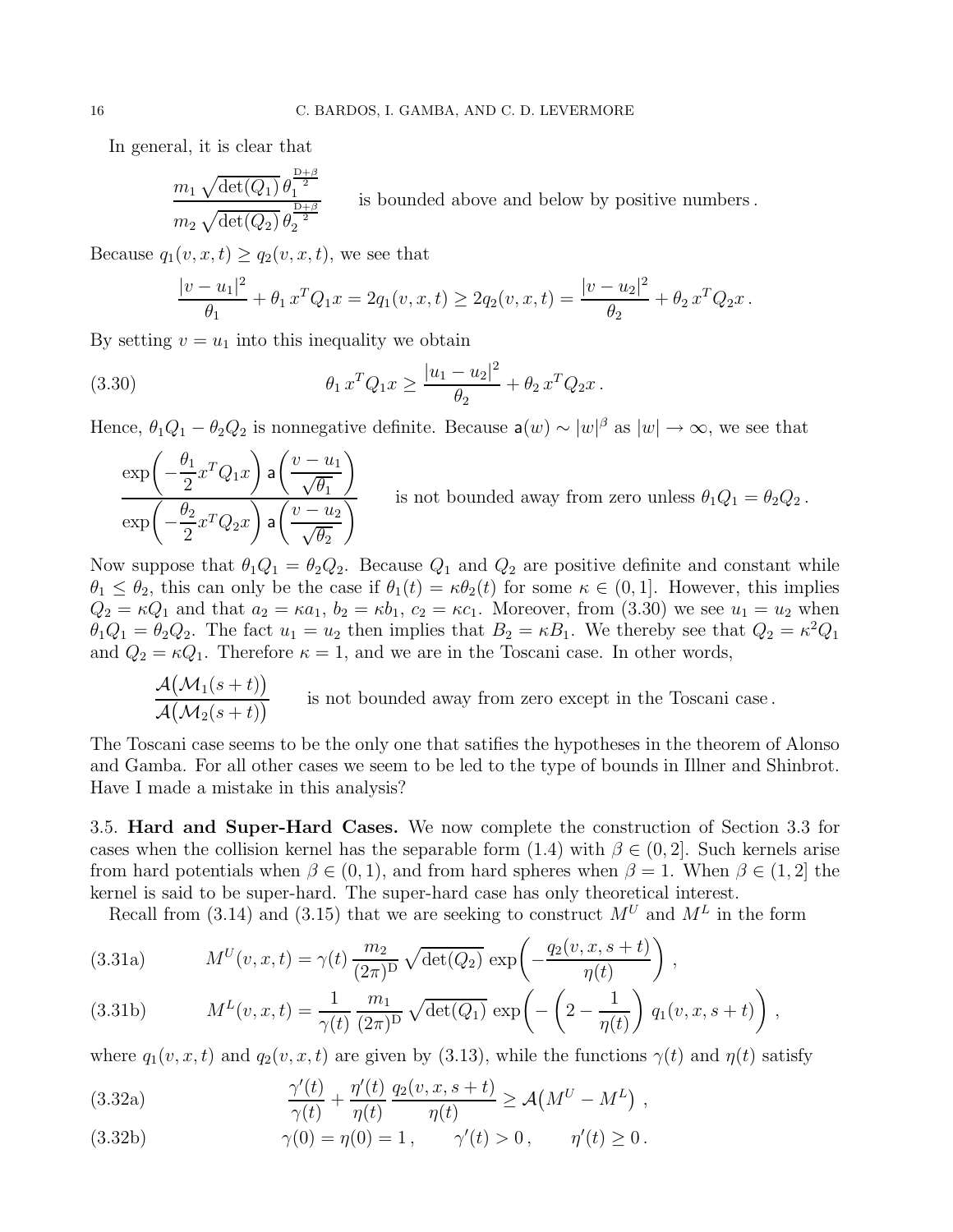Because (3.18) shows the right-hand side of (3.32) is an unbounded function of v when  $\beta \in (0, 2]$ , we can no longer set  $\eta(t) = 1$  as we did for the soft and Maxwell cases. Below we show how criterion (3.32) can be met in the case when the lower bound is the vacuum.

**Proposition 3.4.** Let M be the global Maxwellian in the form  $(1.14)$  given by  $m > 0$  and  $(a, b, c, B) \in \Omega$ , so that

(3.33a) 
$$
\mathcal{M}(v, x, t) = \frac{m}{(2\pi)^D} \sqrt{\det(Q)} \exp(-q(v, x, t)), \qquad Q = (ac - b^2)I + B^2,
$$

(3.33b) 
$$
q(v, x, t) = \frac{1}{2} \begin{pmatrix} v \\ x - vt \end{pmatrix}^T \begin{pmatrix} cI & bI + B \\ bI - B & aI \end{pmatrix} \begin{pmatrix} v \\ x - vt \end{pmatrix}.
$$

Let  $F^{\text{in}}(v, x)$  be any initial data such that

(3.34) 
$$
0 \leq F^{\text{in}}(v, x) \leq \mathcal{M}(v, x, s) \quad \text{over } \mathbb{R}^{\mathcal{D}} \times \mathbb{R}^{\mathcal{D}} \text{ for some } s \in \mathbb{R}.
$$

Let  $\beta \in (0,2]$  and

(3.35) 
$$
N_s(t) = m \sqrt{\det(\frac{1}{2\pi}Q)} \|\hat{\mathbf{b}}\|_{L^1(d\omega)} \int_0^t \left(\frac{1}{a(s+t')^2 - 2b(s+t') + c}\right)^{\frac{D+\beta}{2}} dt'.
$$

Then there exists a mild solution  $F(v, x, t)$  to the initial-value problem (1.1) for the Boltzmann equation over  $[0, T)$  that satisfies the bounds

(3.36) 
$$
0 \le F(t) \le \gamma(t) \frac{m}{(2\pi)^D} \sqrt{\det(Q)} \exp\left(-\frac{q(v, x, s+t)}{\eta(t)}\right) \qquad \text{over } \mathbb{R}^D \times \mathbb{R}^D \times [0, T),
$$

where

(3.37a) 
$$
\gamma(t) = \left(1 - \frac{N_s(t)}{\tau}\right)^{-\mu}, \qquad \eta(t) = \left(1 - \frac{N_s(t)}{\tau}\right)^{-\nu},
$$

(3.37b) 
$$
\mu = 1 - \frac{\beta}{2} \frac{D + \beta}{2D + \beta}, \qquad \nu = \frac{\beta}{2D + \beta}, \qquad \tau = (2D + \beta)^{-\frac{\beta}{2}},
$$

(3.37c) 
$$
T = \sup\{t > 0 : N_s(t) < \tau\}.
$$

In particular, this solution is global when

(3.38) 
$$
N_s^{\infty} \leq \tau, \qquad \text{where } N_s^{\infty} = \lim_{t \to \infty} N_s(t),
$$

and is globally bounded by a global Maxwellian when strict inequality holds.

Remark. The local result above is in the spirit of Kaniel and Shinbrot [7], while the global result is in the spirit of Illner and Shinbrot [6]. The bounds obtained here are different because of our use of the global Maxwelian family (1.14) and because we employ a sharper bound on the attenuation coefficient. If we set  $\beta = 0$  into the results here they are identical to those of Proposition 3.2 for Maxwell case.

**Proof.** Set  $M^{L}(v, x, t) = 0$  and

(3.39) 
$$
M^{U}(v, x, t) = \gamma(t) \frac{m}{(2\pi)^{D}} \sqrt{\det(Q)} \exp\left(-\frac{q(v, x, s+t)}{\eta(t)}\right).
$$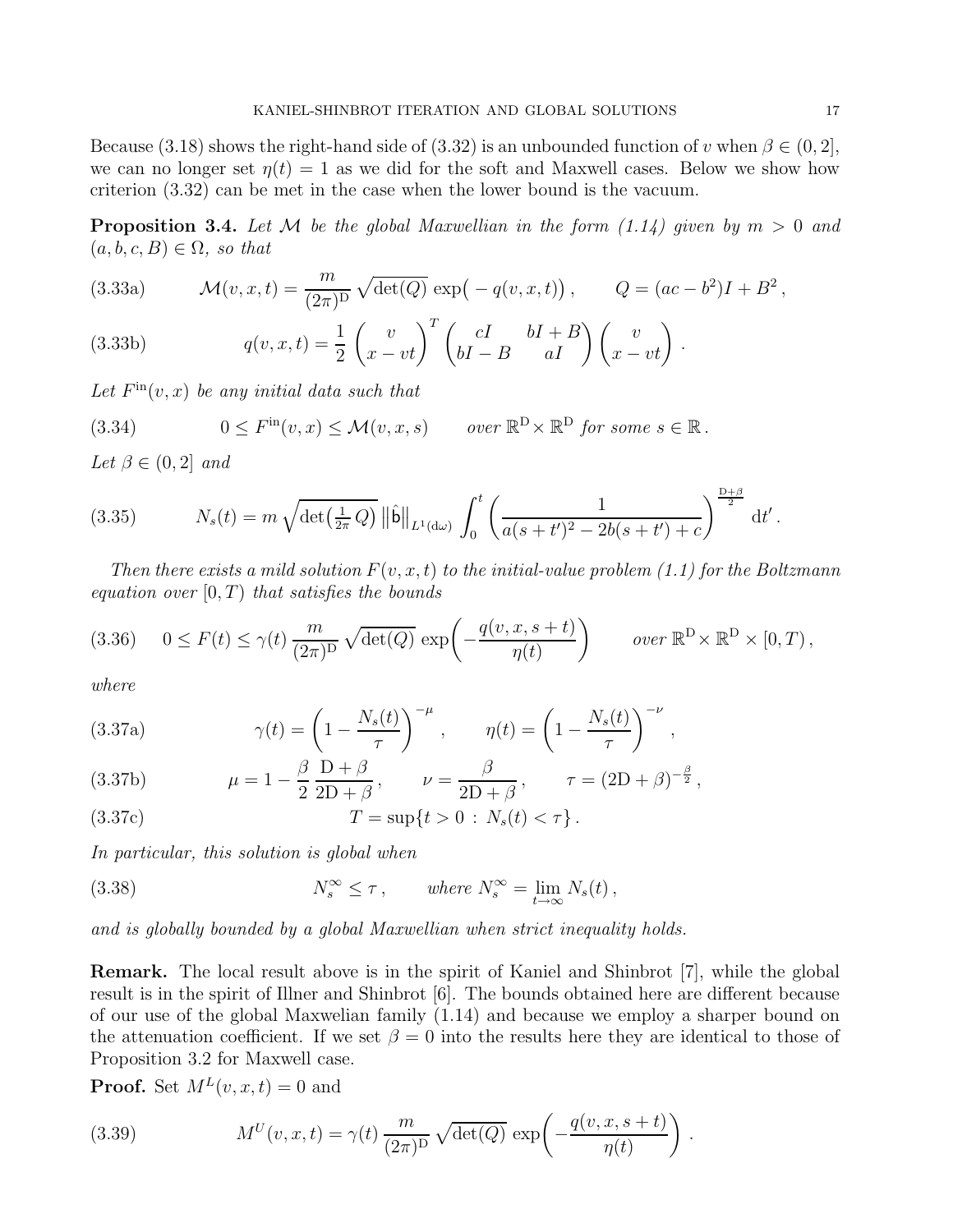Criterion (3.32) then reduces to

(3.40a) 
$$
\frac{\gamma'(t)}{\gamma(t)} + \frac{\eta'(t)}{\eta(t)} \frac{q(v, x, s+t)}{\eta(t)} \geq \mathcal{A}(M^U) ,
$$

(3.40b) 
$$
\gamma(0) = \eta(0) = 1, \quad \gamma'(t) > 0, \quad \eta'(t) \ge 0.
$$

The fluid dynamical variables associated with the local Maxwellian  ${\cal M}^U$  are

(3.41a) 
$$
\theta(t) = \frac{\eta(t)}{a(s+t)^2 - 2b(s+t) + c}, \qquad u(x,t) = \frac{ax(s+t) - bx - Bx}{a(s+t)^2 - 2b(s+t) + c},
$$

(3.41b) 
$$
\rho(x,t) = m \gamma(t) \theta(t)^{\frac{D}{2}} \sqrt{\det(\frac{1}{2\pi}Q)} \exp\left(-\frac{\theta(t)}{2\eta(t)^2} x^T Q x\right).
$$

We may express  $q(v, x, s + t)$  in terms of the fluid variables as

$$
\frac{q(v, x, s+t)}{\eta(t)} = \frac{|v - u(x, t)|^2}{2 \theta(t)} + \frac{\theta(t)}{2 \eta(t)^2} x^T Q x.
$$

We may use (3.18) to express  $\mathcal{A}(M^U)$  in terms of the fluid variables as

$$
\mathcal{A}(M^U) = \rho(x, t) \theta(t)^{\frac{\beta}{2}} \mathbf{a} \left( \frac{v - u(x, t)}{\sqrt{\theta(t)}} \right)
$$
  
=  $m \theta(t)^{\frac{D+\beta}{2}} \sqrt{\det(\frac{1}{2\pi} Q)} \exp\left(-\frac{\theta(t)}{2\eta(t)^2} x^T Q x\right) \mathbf{a} \left(\frac{v - u(x, t)}{\sqrt{\theta(t)}}\right)$ 

.

When  $\beta \in [0, 2]$  we may bound  $a(w)$  above by

$$
\mathsf{a}(w) = \|\hat{\mathsf{b}}\|_{L^{1}(\mathrm{d}\omega)} \int_{\mathbb{R}^{\mathrm{D}}} |w - w_{*}|^{\beta} \frac{1}{(2\pi)^{\frac{\mathrm{D}}{2}}} \exp\left(-\frac{1}{2}|w_{*}|^{2}\right) \mathrm{d}w_{*}
$$
\n
$$
\leq \|\hat{\mathsf{b}}\|_{L^{1}(\mathrm{d}\omega)} \left(\int_{\mathbb{R}^{\mathrm{D}}} |w - w_{*}|^{2} \frac{1}{(2\pi)^{\frac{\mathrm{D}}{2}}} \exp\left(-\frac{1}{2}|w_{*}|^{2}\right) \mathrm{d}w_{*}\right)^{\frac{\beta}{2}}
$$
\n
$$
= \|\hat{\mathsf{b}}\|_{L^{1}(\mathrm{d}\omega)} \left(|w|^{2} + \mathrm{D}\right)^{\frac{\beta}{2}}.
$$

Therefore the differential inequality (3.40a) of criterion (3.40) will be satisfied if

(3.43) 
$$
\frac{\gamma'(t)}{\gamma(t)} + \frac{\eta'(t)}{\eta(t)} \frac{|w|^2}{2} \ge \gamma(t) \eta(t)^{\frac{D+\beta}{2}} \left( |w|^2 + D \right)^{\frac{\beta}{2}} N'_s(t) \quad \text{for every } w \in \mathbb{R}^D,
$$

where  $N_s(t)$  is given by  $(3.35)$ .

It is easily checked by using (3.43) that criterion (3.40) has solutions of the form (3.37a), where  $\tau > 0$ ,  $\mu \in (0, 1]$  and  $\nu = 2\frac{1-\mu}{D+\beta}$ , provided that  $\tau$  and  $\mu$  satisfy the inequality

(3.44) 
$$
\mu + \frac{1-\mu}{D+\beta} y \ge \tau (y+D)^{\frac{\beta}{2}} \quad \text{for every } y \ge 0.
$$

We seek all values of  $\tau > 0$  and  $\mu \in (0, 1]$  that satisfy this inequality for any given  $\beta \in [0, 2]$ . Moreover, we seek to maximize  $\tau$  among such values. It will be shown in Lemma 3.2 that these optimal values are those given by (3.37b). Therefore (3.37) gives a solution of the differential inequality (3.43) along with its interval of existence  $[0, T)$ , whereby criterion (3.40) is satisfied over this interval. The bounds (3.36) thereby follow from (3.9) of Proposition 3.1.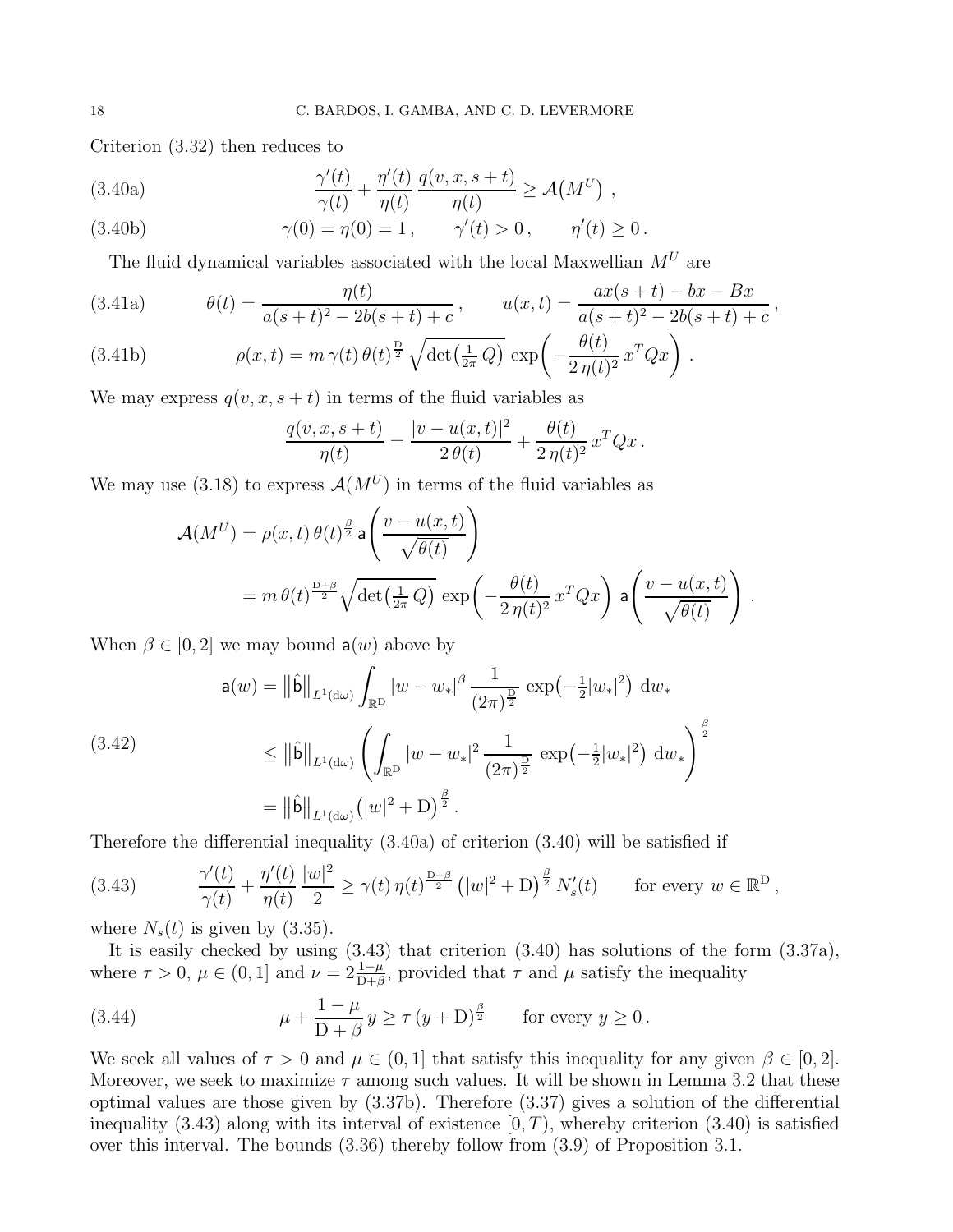Because the integrand in definition (3.35) of  $N_s(t)$  decays like  $t^{-(D+\beta)}$  as  $t \to \infty$ , it is clear that  $N_s^{\infty} = \lim_{t \to \infty} N_s(t) < \infty$  for every  $\beta \in (0, 2]$ . The bound  $(3.38)$  on  $N_s^{\infty}$  therefore follows from  $(3.37)$ .

**Remark.** The upper bound on the attenuation coefficient given by  $(3.42)$  is exact for  $\beta = 0$ and  $\beta = 2$ . It is also sharp for all  $\beta \in (0, 2)$  in the sense that

$$
\lim_{|w|\to\infty} \mathsf{a}(w) \big( |w|^2 + \mathrm{D} \big)^{-\frac{\beta}{2}} = \big\| \hat{\mathsf{b}} \big\|_{L^1(\mathrm{d}\omega)}.
$$

Its simple form enables us to obtain the explicit formulas given in (3.37b).

The following is the kind of lemma whose proof often is omitted in articles because it is both elementary and complicated. This omission is unfortunate, as it will sometimes cost the interested reader more time than need be to check the claimed result.

**Lemma 3.2.** Let  $\beta \in [0, 2]$  and  $D > 0$ . Let

(3.45) 
$$
\mu_{\max}(\beta) = 1 - \frac{\beta}{2} \frac{D + \beta}{2D + \beta}, \qquad \tau_{\max}(\beta) = (2D + \beta)^{-\frac{\beta}{2}}.
$$

Then  $\mu = \mu_{\text{max}}(\beta)$  and  $\tau = \tau_{\text{max}}(\beta)$  satisfies the inequality

(3.46) 
$$
\mu + \frac{1-\mu}{D+\beta} y \ge \tau (y+D)^{\frac{\beta}{2}} \quad \text{for every } y \ge 0.
$$

Moreover, if  $\mu \in (0,1]$  and  $\tau > 0$  satisfy  $(3.46)$  and  $\mu \neq \mu_{\max}(\beta)$  then  $\tau < \tau_{\max}(\beta)$ .

**Proof.** For every  $\tau > 0$  and  $\mu \in (0, 1]$  define the function  $h(y)$  over  $[0, \infty)$  by

(3.47) 
$$
h(y) = \mu + \frac{1 - \mu}{D + \beta} y - \tau (y + D)^{\frac{\beta}{2}}.
$$

Inequality (3.46) is satisfied if and only if  $h(y) \geq 0$  over  $[0, \infty)$ .

When  $\beta = 0$  we see from (3.47) that

$$
h(y) = \mu - \tau + \frac{1 - \mu}{D} y.
$$

Clearly h has a minimum over  $[0, \infty)$  if and only if  $\mu \leq 1$ , in which case its minimum value is  $h_{\min} = h(0) = \mu - \tau$ . This value will be nonnegative if and only if  $\tau \leq \mu$ . Therefore when β = 0 the maximum  $τ$  is realized only when  $τ = μ = 1$ . Hence, we see from (3.45) that the claimed result holds for  $\beta = 0$ .

When  $\beta = 2$  we see from (3.47) that

$$
h(y) = (\mu - \tau \mathbf{D}) + \left(\frac{1-\mu}{\mathbf{D}+2} - \tau\right) y.
$$

Clearly h has a minimum over  $[0, \infty)$  if and only if  $\tau \leq \frac{1-\mu}{D+2}$ , in which case its minimum value is  $h_{\min} = h(0) = \mu - \tau D$ . This value will be nonnegative if and only if  $\tau \leq \frac{\mu}{D}$ . Hence,  $h(y)$  is nonnegative if and only if

$$
\tau \le \min\left\{\tfrac{\mu}{D},\, \tfrac{1-\mu}{D+2}\right\}
$$

Therefore when  $\beta = 2$  the maximum  $\tau$  is realized only when

$$
\mu = \frac{D}{2D + 2}, \qquad \tau = \frac{1}{2D + 2}.
$$

Hence, we see from (3.45) that the claimed result holds for  $\beta = 2$ .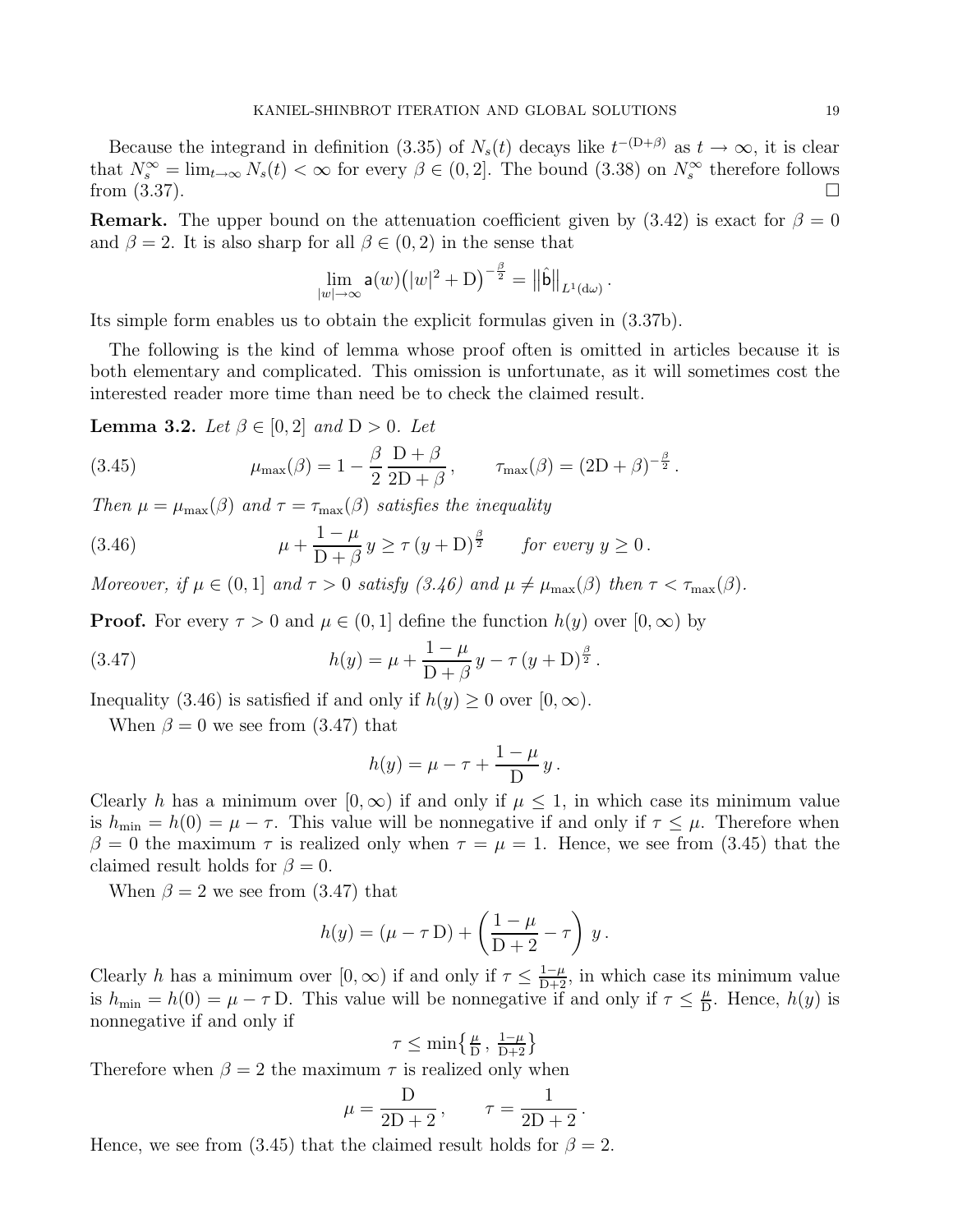When  $\beta \in (0, 2)$  we see from  $(3.47)$  that if  $\mu = 1$  then  $h(y) \to -\infty$  as  $y \to \infty$ . We therefore require the  $\mu \in (0,1)$ , so that  $h(y) \to \infty$  as  $y \to \infty$ . Moreover, we see from (3.47) that

$$
h'(y) = \frac{1-\mu}{D+\beta} - \tau \frac{\beta}{2} (y+D)^{\frac{\beta-2}{2}}, \qquad h''(y) = \tau \frac{\beta}{2} \frac{2-\beta}{2} (y+D)^{\frac{\beta-4}{2}} > 0.
$$

Hence, h is strictly convex over  $[0, \infty)$ , whereby it has a unique minimum value over  $[0, \infty)$ . This minimum value is given by

(3.48) 
$$
h_{\min} = \begin{cases} h(0) = \mu - \tau \mathbf{D}^{\frac{\beta}{2}} & \text{if } \tau \leq \frac{2}{\beta} \frac{1 - \mu}{\mathbf{D} + \beta} \mathbf{D}^{\frac{2 - \beta}{2}},\\ h(y_{\min}) & \text{if } \tau > \frac{2}{\beta} \frac{1 - \mu}{\mathbf{D} + \beta} \mathbf{D}^{\frac{2 - \beta}{2}}, \end{cases}
$$

where the minimizer  $y_{\text{min}} > 0$  for the second case is found by setting  $h'(y_{\text{min}}) = 0$ , which yields

$$
y_{\min} + D = \left(\tau \frac{\beta}{2} \frac{D + \beta}{1 - \mu}\right)^{\frac{2}{2 - \beta}}
$$

.

.

For the first case in (3.48) the value of  $h_{\min}$  is nonnegative if and only if  $\tau \leq \mu/D^{\frac{\beta}{2}}$ . Hence,  $h(y)$  is nonnegative in this case if and only if

$$
\tau \le \min \left\{ \frac{\mu}{D^{\frac{\beta}{2}}}, \frac{2}{\beta} \frac{1-\mu}{D+\beta} D^{\frac{2-\beta}{2}} \right\}.
$$

Therefore when  $\beta \in (0, 2)$  the maximum  $\tau$  arising from this case is realized when  $\mu = \mu_0(\beta)$ and  $\tau = \tau_0(\beta)$ , where we define

(3.49) 
$$
\mu_0(\beta) = \frac{2D}{2D + \beta D + \beta^2}, \qquad \tau_0(\beta) = \frac{2D^{\frac{2-\beta}{2}}}{2D + \beta D + \beta^2}.
$$

For the second case in  $(3.48)$  the value of  $h_{\min}$  is

$$
h_{\min} = h(y_{\min}) = \mu - \frac{1 - \mu}{D + \beta} D + \frac{1 - \mu}{D + \beta} \left( \tau \frac{\beta}{2} \frac{D + \beta}{1 - \mu} \right)^{\frac{2}{2 - \beta}} - \tau \left( \tau \frac{\beta}{2} \frac{D + \beta}{1 - \mu} \right)^{\frac{\beta}{2 - \beta}}
$$

$$
= \frac{(2D + \beta)\mu - D}{D + \beta} - \frac{1 - \mu}{D + \beta} \frac{2 - \beta}{\beta} \left( \tau \frac{\beta}{2} \frac{D + \beta}{1 - \mu} \right)^{\frac{2}{2 - \beta}}.
$$

This value is nonnegative if and only if

$$
\mu > \frac{D}{2D+\beta}, \qquad \tau \leq \frac{2}{\beta} \frac{1-\mu}{D+\beta} \left( \frac{\beta}{2-\beta} \frac{(2D+\beta)\mu - D}{1-\mu} \right)^{\frac{2-\beta}{2}}.
$$

Hence,  $h(y)$  is nonnegative in this case if and only if

(3.50) 
$$
\mu > \frac{D}{2D + \beta}, \qquad \frac{2}{\beta} \frac{1 - \mu}{D + \beta} D^{\frac{2 - \beta}{2}} < \tau \le \frac{2}{\beta} \frac{1 - \mu}{D + \beta} \left( \frac{\beta}{2 - \beta} \frac{(2D + \beta)\mu - D}{1 - \mu} \right)^{\frac{2 - \beta}{2}}
$$

In particular, these inequalities imply that  $\mu$  must satisfy the constraints

$$
\mu > \frac{D}{2D + \beta}, \qquad 1 < \frac{\beta}{2 - \beta} \frac{(2D + \beta)\mu - D}{(1 - \mu)D}.
$$

Recalling definition (3.49) of  $\mu_0(\beta)$ , we find that the second of the above constaints reduces to

(3.51) 
$$
\mu > \frac{2D}{2D + \beta D + \beta^2} = \mu_0(\beta),
$$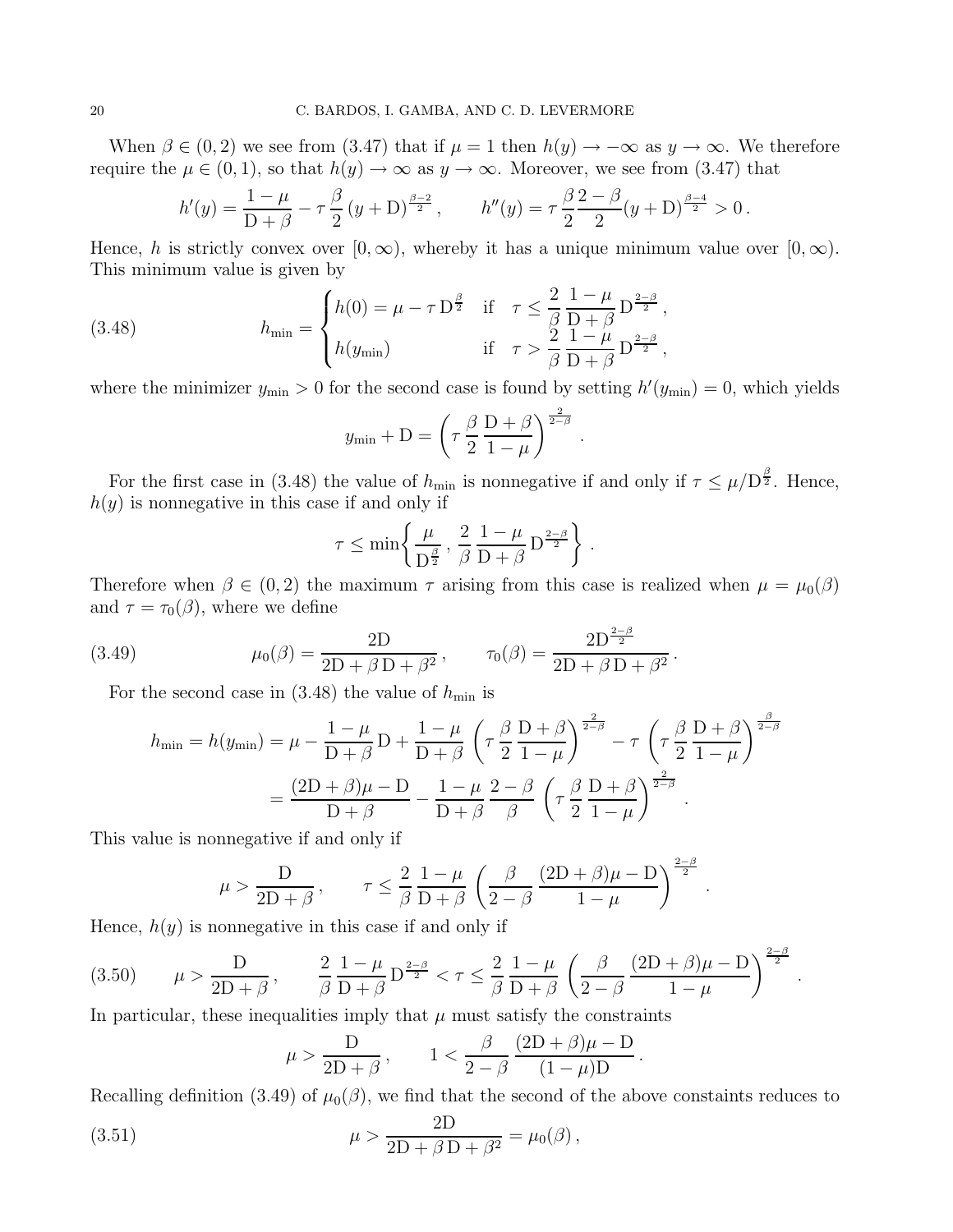which implies the first constraint.

Now let  $\bar{\tau}(\mu,\beta)$  denote the upper bound on  $\tau$  given in  $(3.50)$  — namely, let

$$
\bar{\tau}(\mu,\beta) = \frac{2}{\beta} \frac{1-\mu}{D+\beta} \left(\frac{\beta}{2-\beta} \frac{(2D+\beta)\mu - D}{1-\mu}\right)^{\frac{2-\beta}{2}}
$$

One can easily check from definition (3.49) of  $\mu_0(\beta)$  and  $\tau_0(\beta)$  that

$$
\overline{\tau}\big(\mu_0(\beta),\beta\big) = \frac{2}{\beta} \frac{1-\mu_0(\beta)}{D+\beta} D^{\frac{2-\beta}{2}} = \tau_0(\beta).
$$

Moreover, upon maximizing  $\bar{\tau}(\mu,\beta)$  over  $\mu \in [\mu_0(\beta),1]$ , we find that when  $\beta \in (0,2)$  the maximum  $\bar{\tau}(\mu,\beta)$  is realized by the unique maximizer  $\mu = \mu_{\max}(\beta)$ , at which

$$
\bar{\tau}(\mu_{\max}(\beta), \beta) = \tau_{\max}(\beta) ,
$$

where  $\mu_{\max}(\beta)$  and  $\tau_{\max}(\beta)$  are given by (3.45). In particular,  $\mu_{\max}(\beta)$  satisfies constraint (3.51) and  $\tau_{\text{max}}(\beta) > \tau_0(\beta)$ . The claimed result therefore holds when  $\beta \in (0, 2)$ .

3.6. Attenuation Coefficient. Here we record expressions for the attenuation coefficient, which was defined by

$$
(3.52) \t a(w) = ||\hat{\mathbf{b}}||_{L^{1}(\mathrm{d}\omega)} \iint_{\mathbb{S}^{D-1}\times\mathbb{R}^{D}} |w-w_{*}|^{\beta} \frac{1}{(2\pi)^{\frac{D}{2}}} \exp\left(-\frac{1}{2}|w_{*}|^{2}\right) \, \mathrm{d}\omega \, \mathrm{d}w_{*} \, .
$$

By expressing the above integral in polar coordinates we see that  $a(w)$  has the form

(3.53a) 
$$
\mathsf{a}(w) = ||\hat{\mathsf{b}}||_{L^{1}(\mathrm{d}\omega)} \frac{|\mathbb{S}^{D-1}|}{(2\pi)^{\frac{D}{2}}} \alpha(|w|),
$$

(3.53b) 
$$
\alpha(r) = \int_0^\infty \frac{1}{2} \int_{-1}^1 (r^2 + r_*^2 - 2\,r\,r_*\,\xi)^{\frac{\beta}{2}} d\xi \, \exp\left(-\frac{1}{2}r_*^2\right) \, r_*^{\mathcal{D}-1} \, \mathrm{d}r_* \,.
$$

For every  $0 < a < b$  and  $\beta \neq -2$  we have

$$
\frac{1}{2} \int_{-1}^{1} (b - a \xi)^{\frac{\beta}{2}} d\xi = \frac{1}{2a} \int_{-a}^{a} (b - \zeta)^{\frac{\beta}{2}} d\zeta = -\frac{(b - \zeta)^{\frac{\beta+2}{2}}}{(\beta+2)a} \bigg|_{-a}^{a} = \frac{(b + a)^{\frac{\beta+2}{2}} - (b - a)^{\frac{\beta+2}{2}}}{(\beta+2)a},
$$

while

$$
\frac{1}{2} \int_{-1}^{1} (b - a \xi)^{-1} d\xi = \frac{1}{2a} \int_{-a}^{a} \frac{1}{b - \zeta} d\zeta = -\frac{\log(b - \zeta)}{2a} \Big|_{-a}^{a} = \frac{1}{2a} \log \left( \frac{b + a}{b - a} \right).
$$

By setting  $a = 2 r r_*$  and  $b = r^2 + r_*^2$  we obtain

$$
\frac{1}{2} \int_{-1}^{1} (r^2 + r_*^2 - 2\,r\,r_*\,\xi)^{\frac{\beta}{2}} d\xi = \begin{cases} \frac{(r+r_*)^{\beta+2} - |r-r_*|^{\beta+2}}{(\beta+2)\,2\,r\,r_*} & \text{for } \beta \neq -2 \,,\\ \frac{1}{2\,r\,r_*} \log\left(\frac{r+r_*}{|r-r_*|}\right) & \text{for } \beta = -2 \,. \end{cases}
$$

Hence,

$$
\alpha(r) = \begin{cases} \int_0^\infty \frac{(r+r_*)^{\beta+2} - |r-r_*|^{\beta+2}}{(\beta+2) 2 r r_*} \exp\left(-\frac{1}{2}r_*^2\right) r_*^{\mathcal{D}-1} \, \mathrm{d}r_* & \text{for } \beta \neq -2, \\ \int_0^\infty \frac{1}{2 r r_*} \log\left(\frac{r+r_*}{|r-r_*|}\right) \exp\left(-\frac{1}{2}r_*^2\right) r_*^{\mathcal{D}-1} \, \mathrm{d}r_* & \text{for } \beta = -2 \, . \end{cases}
$$

.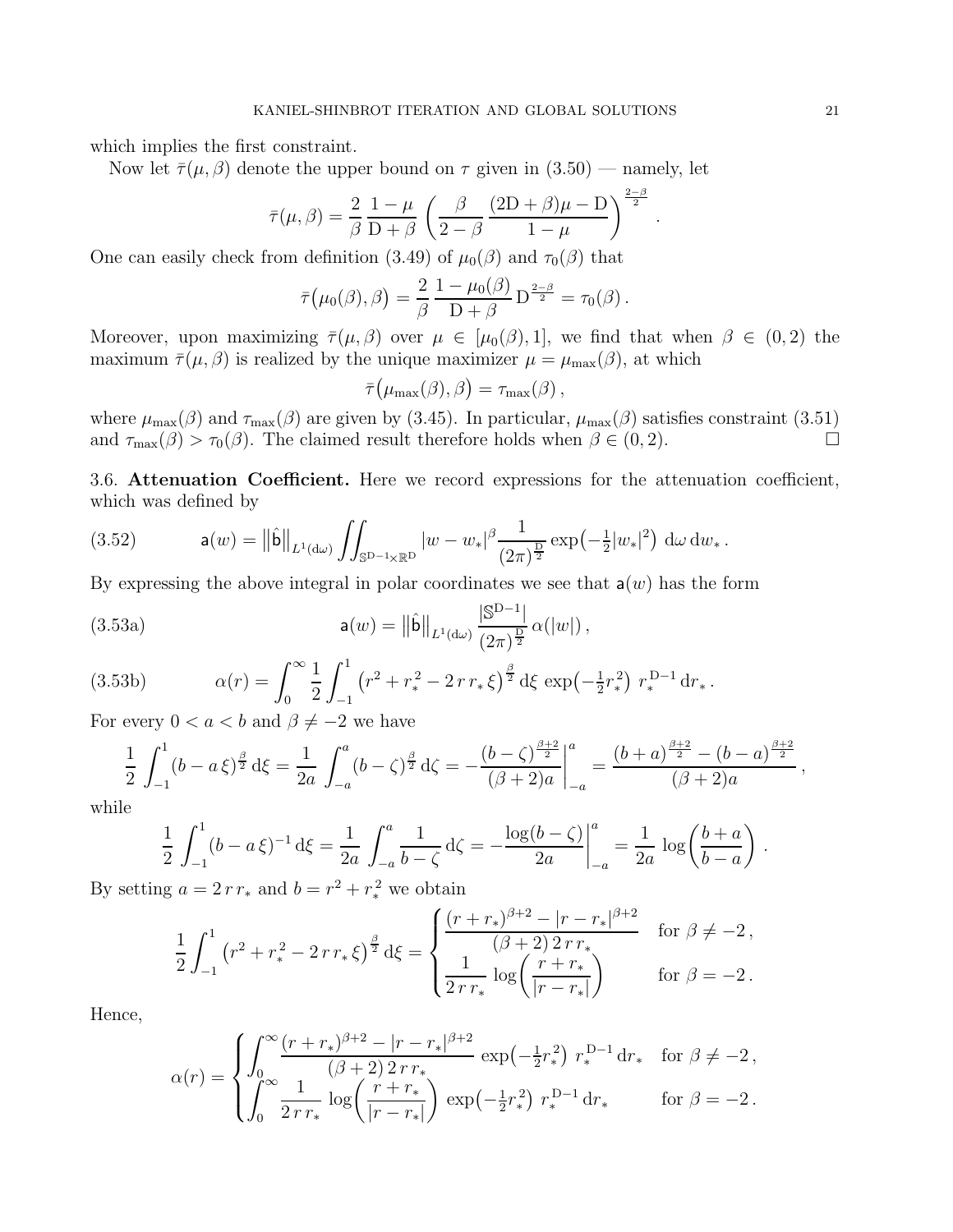### 4. ASYMPTOTIC BEHAVIOR

In this section we explore the large-time asymptotic behavior displayed by certain solutions of the Cauchy problem (1.1).

4.1. Stability of the Collision Operator. We begin with a rough  $L^1$  stability estimate on the collision operator  $\mathcal{B}(F, F)$  that holds for any F that is bounded above by a global Maxwellian.

**Lemma 4.1.** Let the collision kernel **b** have the separated form (1.4) for some  $\beta \in (-D, 2]$ . Let M be the global Maxwellian given by  $(1.14)$  for some  $(m, a, b, c, B) \in \mathbb{R}_+ \times \Omega$ . Let F be any measurable function that satisfies the pointwise bounds

(4.1) 
$$
0 \leq F(v, x, t) \leq \mathcal{M}(v, x, s+t) \quad \text{over } \mathbb{R}^D \times \mathbb{R}^D \times [0, \infty) \text{ for some } s \in \mathbb{R}.
$$

Then for every  $[t_1, t_2] \subset [0, \infty)$  one has the L<sup>1</sup>-bound

(4.2) 
$$
\int_{t_1}^{t_2} \iiint \left| F'_* F' - F_* F \right| \, \mathsf{b} \, \mathrm{d} \omega \, \mathrm{d} v_* \, \mathrm{d} v \, \mathrm{d} x \, \mathrm{d} t \leq C_1 \int_{t_1}^{t_2} \theta(s+t)^{\frac{\beta+D}{2}} \, \mathrm{d} t \, ,
$$

where  $C_1$  is a constant and  $\theta(t)$  is given by (1.17). Here all the four-fold integrals are understood to be taken over the domain  $S^{D-1} \times \mathbb{R}^D \times \mathbb{R}^D \times \mathbb{R}^D$ .

**Proof.** Let  $[t_1, t_2] \subset [0, \infty)$ . Set  $M(v, x, t) = M(v, x, s + t)$ . It follows from bound (4.1), the triangle inequality, and the properties of Maxwellians that

(4.3) 
$$
|F'_{*}F' - F_{*}F| \leq F'_{*}F' + F_{*}F \leq M'_{*}M' + M_{*}M = 2M_{*}M.
$$

Therefore

(4.4) 
$$
\int_{t_1}^{t_2} \iiint \int |F'_*F' - F_*F| \mathbf{b} \, d\omega \, dv_* \, dv \, dx \, dt \le \int_{t_1}^{t_2} \iiint 2M_*M \, , \mathbf{b} \, d\omega \, dv_* \, dv \, dx \, dt \, .
$$

Let  $\rho$ , u, and  $\theta$  be the mass density, bulk velocity, and temperature for  $M = \mathcal{M}(v, x, s + t)$ as given by (1.19) and (1.17). Then from the definition (1.7) of the attenuation operator  $\mathcal{A}$ , and the evaluation of  $\mathcal{A}(M)$  given by (3.17), we see that

$$
\iiint M_* M \mathbf{b} \, d\omega \, dv_* dv \, dx = \iint_{\mathbb{R}^{\mathcal{D}} \times \mathbb{R}^{\mathcal{D}}} \mathcal{A}(M) \, M \, dv \, dx
$$
  
= 
$$
\iint_{\mathbb{R}^{\mathcal{D}} \times \mathbb{R}^{\mathcal{D}}} \rho(x, s+t) \, \theta(s+t)^{\frac{\beta}{2}} \mathbf{a} \left( \frac{v - u(x, s+t)}{\sqrt{\theta(s+t)}} \right) \, M \, dv \, dx
$$
  
= 
$$
C_{\mathbf{a}} \, \theta(s+t)^{\frac{\beta}{2}} \int_{\mathbb{R}^{\mathcal{D}}} \rho(x, s+t)^2 \, dx \, ,
$$

where

$$
C_{\mathsf{a}} = \int_{\mathbb{R}^{\mathbb{D}}} \mathsf{a}(w) \, \frac{1}{(2\pi)^{\frac{\mathbb{D}}{2}}} \, \exp\left(-\frac{1}{2}|w|^{2}\right) \, \mathrm{d}w \, .
$$

Finally, we see from (1.19) that

$$
\int_{\mathbb{R}^D} \rho(x, s+t)^2 dx = \int_{\mathbb{R}^D} m^2 \left( \frac{\theta(s+t)}{2\pi} \right)^D \det(Q) \exp(-\theta(s+t) x^T Q x) dx
$$

$$
= m^2 \sqrt{\det(Q)} \left( \frac{\theta(s+t)}{4\pi} \right)^{\frac{D}{2}}.
$$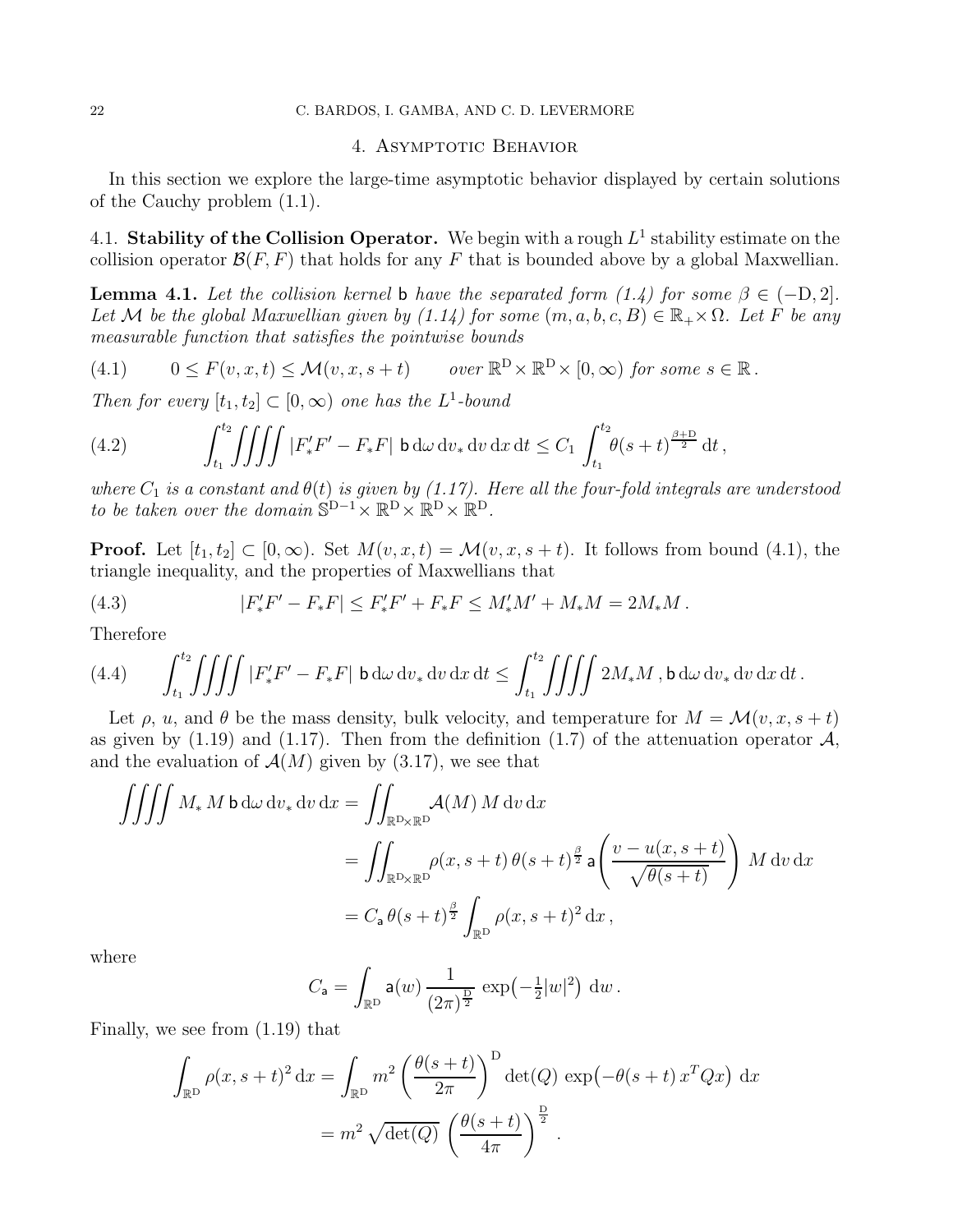By combining the last two equalities under a time integral, we find that

$$
\int_{t_1}^{t_2} \iiint M_* M \mathbf{b} \, \mathrm{d}\omega \, \mathrm{d}v_* \, \mathrm{d}v \, \mathrm{d}x \, \mathrm{d}t = C_{\mathbf{a}} m^2 \sqrt{\det\left(\frac{1}{4\pi} Q\right)} \int_{t_1}^{t_2} \theta(s+t)^{\frac{\beta+D}{2}} \, \mathrm{d}t \, .
$$

When this is placed into the right-hand side of inequality (4.4), we obtain the bound (4.2) with  $C_1=2C_\mathsf{a}\,m^2\,\sqrt{\det\bigl(\tfrac{1}{4\pi}\,Q\bigr)}$ . The contract of the contract of the contract of the contract of  $\Box$ 

An immediate consequence of the foregoing lemma is the following.

**Proposition 4.1.** Let the collision kernel have the separated form (1.4) for some  $\beta \in (1-D, 2]$ . Let  $F(v, x, t)$  satisfy the hypotheses of Lemma 4.1. Then

(4.5) 
$$
\int_0^\infty \left\| \mathcal{B}(F,F) \right\|_{L^1(\mathrm{d} v \,\mathrm{d} x)} \mathrm{d} t < \infty.
$$

**Proof.** The definition  $(1.3)$  of  $\mathcal{B}$ , the triangle inequality, and bound  $(4.2)$  of Lemma 4.1 show that for every  $t_2 \in \mathbb{R}_+$  we have the bound

$$
\int_{0}^{t_2} ||\mathcal{B}(F,F)||_{L^{1}(\mathrm{d}v\,\mathrm{d}x)} \,\mathrm{d}t = \int_{0}^{t_2} \iint_{\mathbb{R}^{\mathrm{D}}\times\mathbb{R}^{\mathrm{D}}} \left| \iint_{\mathbb{S}^{\mathrm{D}-1}\times\mathbb{R}^{\mathrm{D}}} \left( F'_{*}F' - F_{*}F \right) \mathsf{b} \,\mathrm{d}\omega \,\mathrm{d}v_{*} \right| \,\mathrm{d}v_{*} \,\mathrm{d}x \,\mathrm{d}t
$$
  
\n
$$
\leq \int_{0}^{t_2} \iiint_{0} |F'_{*}F' - F_{*}F| \mathsf{b} \,\mathrm{d}\omega \,\mathrm{d}v_{*} \,\mathrm{d}v \,\mathrm{d}x \,\mathrm{d}t
$$
  
\n
$$
\leq C_{1} \int_{0}^{t_2} \theta(s+t)^{\frac{\beta+\mathrm{D}}{2}} \,\mathrm{d}t ,
$$

where  $C_1$  is a constant and  $\theta(t)$  is given by (1.17). We see from (1.17) that  $\theta(t)$  decays like  $t^{-2}$  as  $t \to \infty$ . Therefore the integrand on the right-hand side of the above bound decays like  $t^{-(D+\beta)}$  as  $t \to \infty$ . Hence, the bound remains finite as  $t_2 \to \infty$  if and only if  $\beta \in (1-D, 2]$ .  $\Box$ 

4.2. Scattering for Boltzmann Solutions. The advection operator  $A = -v \cdot \nabla_x$  generates the group  $e^{tA}$  that acts on every function  $F<sup>in</sup>$  that is defined almost everywhere by the formula

$$
e^{tA}F^{\text{in}}(v,x) = F^{\text{in}}(v,x - vt).
$$

When  $F^{\text{in}}$  is locally integrable then  $F = e^{tA}F^{\text{in}}$  is the unique distribution solution of the initial-value problem

(4.6) 
$$
\partial_t F + v \cdot \nabla_x F = 0, \qquad F\big|_{t=0} = F^{\text{in}}.
$$

The main result of this section states that certain global solutions of the Cauchy problem for the Boltzmann equation will behave like solutions of (4.6) as  $t \to \infty$ . This kind of large-time asymptotic result is often called a scattering result.

**Theorem 4.1.** Let the collision kernel b have the separated form (1.4) for some  $\beta \in (1 - D, 2]$ . Let  $F(v, x, t)$  be a global mild solution of the Cauchy problem (1.1) for the Boltzmann equation that also satisfies the hypotheses of Lemma 4.1. There exists a unique  $F^{\infty}(v, x)$  such that

(4.7) 
$$
\lim_{t \to \infty} ||F(t) - e^{tA} F^{\infty}||_{L^1(\text{d}v \, \text{d}x)} = 0,
$$

and  $F^{\infty}$  satisfies the bounds

(4.8) 
$$
0 \leq F^{\infty}(v, x) \leq \mathcal{M}(v, x, s) \quad \text{almost everywhere over } \mathbb{R}^{\mathcal{D}} \times \mathbb{R}^{\mathcal{D}}.
$$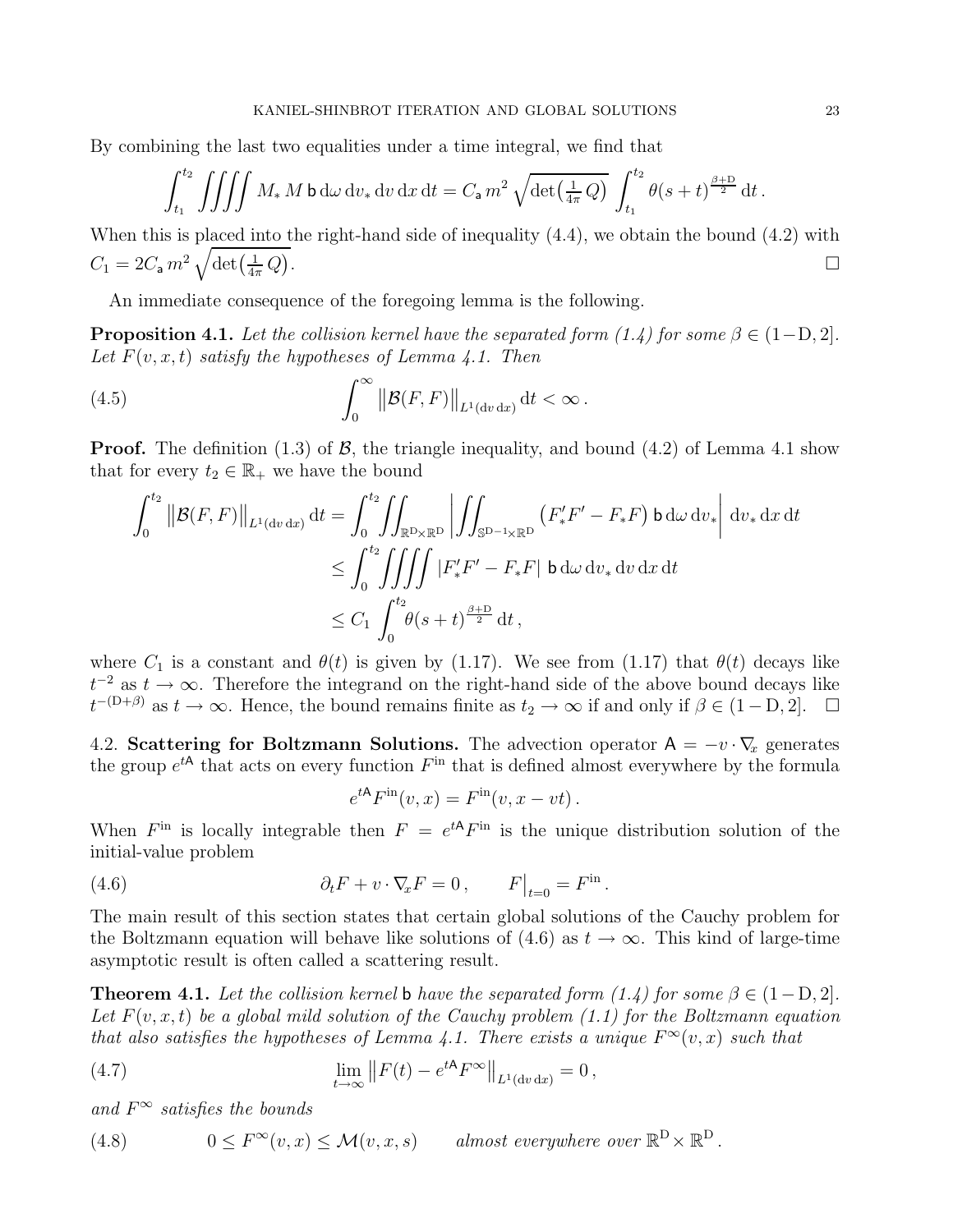**Proof.** The fact that  $F$  is a global mild solution of the Cauchy problem for the Boltzmann equation means that for every  $t \in [0, \infty)$ 

(4.9) 
$$
F(t) = e^{tA} F^{\text{in}} + \int_0^t e^{(t-t')A} \mathcal{B}(F(t'), F(t')) dt'.
$$

Because  $\beta \in (1 - D, 2]$  while F satisfies the hypotheses of Lemma 4.1, Proposition 4.1 implies that

$$
(4.10) \qquad \int_0^\infty \|e^{-t^{\prime} A} \mathcal{B}(F(t^{\prime}), F(t^{\prime}))\|_{L^1(\mathrm{d}v\,\mathrm{d}x)} \,\mathrm{d}t^{\prime} = \int_0^\infty \|\mathcal{B}(F(t^{\prime}), F(t^{\prime}))\|_{L^1(\mathrm{d}v\,\mathrm{d}x)} \,\mathrm{d}t^{\prime} < \infty \, .
$$

This implies (by the Cauchy criterion for families) that

$$
\lim_{t \to \infty} \int_0^t e^{-t' A} \mathcal{B}(F(t'), F(t')) dt' \quad \text{exists in } L^1(\mathrm{d} v \, \mathrm{d} x).
$$

We then define  $F^{\infty} \in L^{1}(dv dx)$  by

(4.11) 
$$
F^{\infty} = F^{\text{in}} + \int_0^{\infty} e^{-t^{\prime} A} \mathcal{B}(F(t^{\prime}), F(t^{\prime})) dt^{\prime}.
$$

Upon solving this relationship for  $F<sup>in</sup>$  and placing the result into (4.9), we find that

(4.12) 
$$
F(t) = e^{tA} F^{\infty} - \int_{t}^{\infty} e^{(t-t')A} \mathcal{B}(F(t'), F(t')) dt'.
$$

Because  $e^{(t-t')A}$  is an isometry in  $L^1(\mathrm{d} v \, \mathrm{d} x)$  we see that

$$
\left\|F(t) - e^{tA} F^{\infty} \right\|_{L^1(\mathrm{d}v \, \mathrm{d}x)} \leq \int_t^{\infty} \left\| \mathcal{B}(F(t'), F(t')) \right\|_{L^1(\mathrm{d}v \, \mathrm{d}x)} \mathrm{d}t'.
$$

But the right-hand side above vanishes as  $t \to \infty$  by (4.10), whereby limit (4.7) is established.

Because by hypothesis  $0 \leq F(t) \leq \mathcal{M}(s+t)$ , it follows that

$$
0 \le e^{-tA} F(t) \le e^{-tA} \mathcal{M}(s+t) = \mathcal{M}(s) \quad \text{over } \mathbb{R}^D \times \mathbb{R}^D.
$$

By passing to the limit as  $t \to \infty$  in these inequalities, we obtain

$$
0 \leq F^{\infty} = \lim_{t \to \infty} e^{-tA} F(t) \leq \mathcal{M}(s) \quad \text{almost everywhere over } \mathbb{R}^{\mathcal{D}} \times \mathbb{R}^{\mathcal{D}}.
$$

This establishes bound  $(4.8)$ , and thereby completes our proof.  $\Box$ 

**Remark.** At this point we have been unable to show that  $F^{\infty}$  is a global Maxwellian. If it were, and we could show that it has the same values for its formally conserved quantities as  $F<sup>in</sup>$ , then  $F<sup>\infty</sup>$  would be uniquely determined up to a time shift by the values of those quantities. We have spent some effort trying to determine when  $F^{\infty}$  might be a global Maxwellian. We have not spent much effort trying to show that the class of solutions we are studying indeed conserve the formally conserved quantities. One approach to this last question is to show that our solutions inherit regularity through their approximation by Kaniel-Shinbrot iterates.